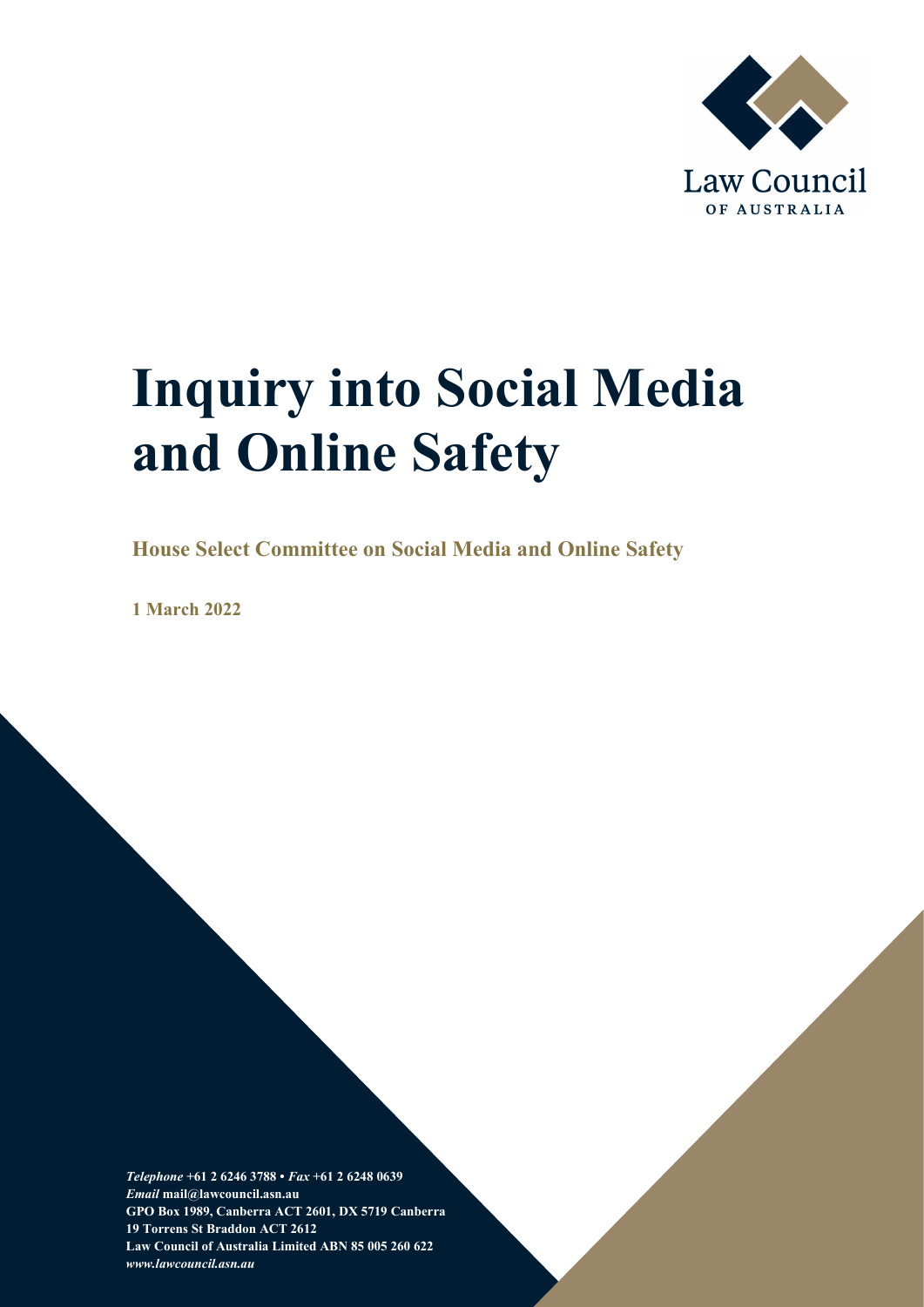# Table of Contents

| Defence for the provider of a social media service and the establishment of a |
|-------------------------------------------------------------------------------|
|                                                                               |
|                                                                               |
| Limiting defences available – comments on the Exposure Draft of the Bill 17   |
|                                                                               |
|                                                                               |
|                                                                               |
|                                                                               |
|                                                                               |
|                                                                               |
|                                                                               |
|                                                                               |
|                                                                               |
|                                                                               |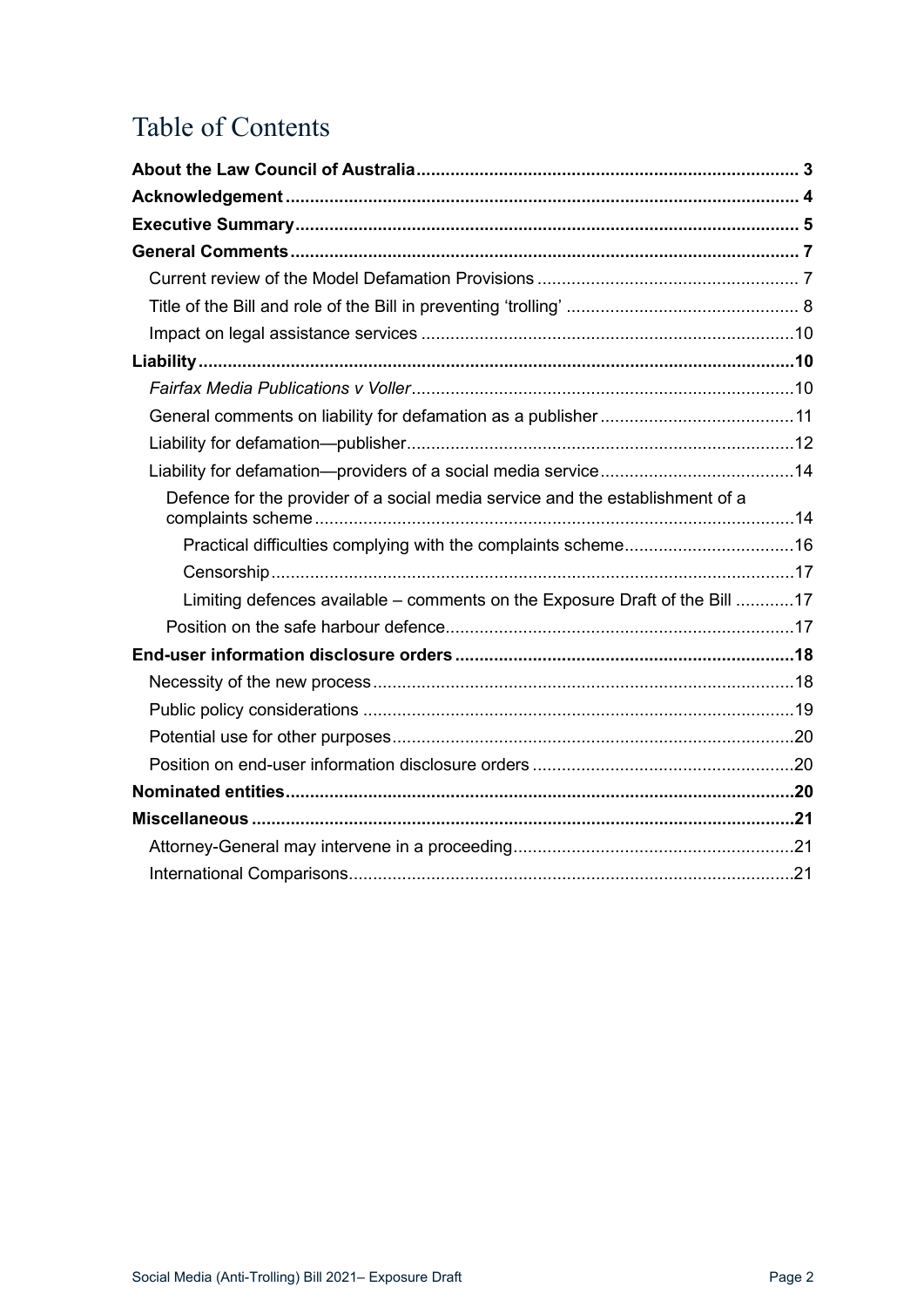# <span id="page-2-0"></span>About the Law Council of Australia

The Law Council of Australia exists to represent the legal profession at the national level, to speak on behalf of its Constituent Bodies on national issues, and to promote the administration of justice, access to justice and general improvement of the law.

The Law Council advises governments, courts and federal agencies on ways in which the law and the justice system can be improved for the benefit of the community. The Law Council also represents the Australian legal profession overseas, and maintains close relationships with legal professional bodies throughout the world. The Law Council was established in 1933, and represents 16 Australian State and Territory law societies and bar associations and Law Firms Australia, which are known collectively as the Council's Constituent Bodies. The Law Council's Constituent Bodies are:

- Australian Capital Territory Bar Association
- Australian Capital Territory Law Society
- Bar Association of Queensland Inc
- Law Institute of Victoria
- Law Society of New South Wales
- Law Society of South Australia
- Law Society of Tasmania
- Law Society Northern Territory
- Law Society of Western Australia
- New South Wales Bar Association
- Northern Territory Bar Association
- Queensland Law Society
- South Australian Bar Association
- Tasmanian Bar
- Law Firms Australia
- The Victorian Bar Inc.
- Western Australian Bar Association

Through this representation, the Law Council effectively acts on behalf of more than 90,000<sup>[1](#page-2-1)</sup> lawyers across Australia.

The Law Council is governed by a board of 23 Directors – one from each of the constituent bodies and six elected Executive members. The Directors meet quarterly to set objectives, policy and priorities for the Law Council. Between the meetings of Directors, policies and governance responsibility for the Law Council is exercised by the elected Executive members, led by the President who normally serves a 12 month term. The Council's six Executive members are nominated and elected by the board of Directors.

Members of the 2022 Executive as at 1 January 2022 are:

- Mr Tass Liveris, President
- Mr Luke Murphy, President-elect
- Mr Greg McIntyre SC, Treasurer
- Ms Juliana Warner, Executive Member
- Ms Elizabeth Carroll, Executive Member
- Ms Elizabeth Shearer, Executive Member

The Acting Chief Executive Officer of the Law Council is Ms Margery Nicoll. The Secretariat serves the Law Council nationally and is based in Canberra.

<span id="page-2-1"></span><sup>1</sup> Law Council of Australia, The Lawyer Project Report, (pg. 9,10, September 2021).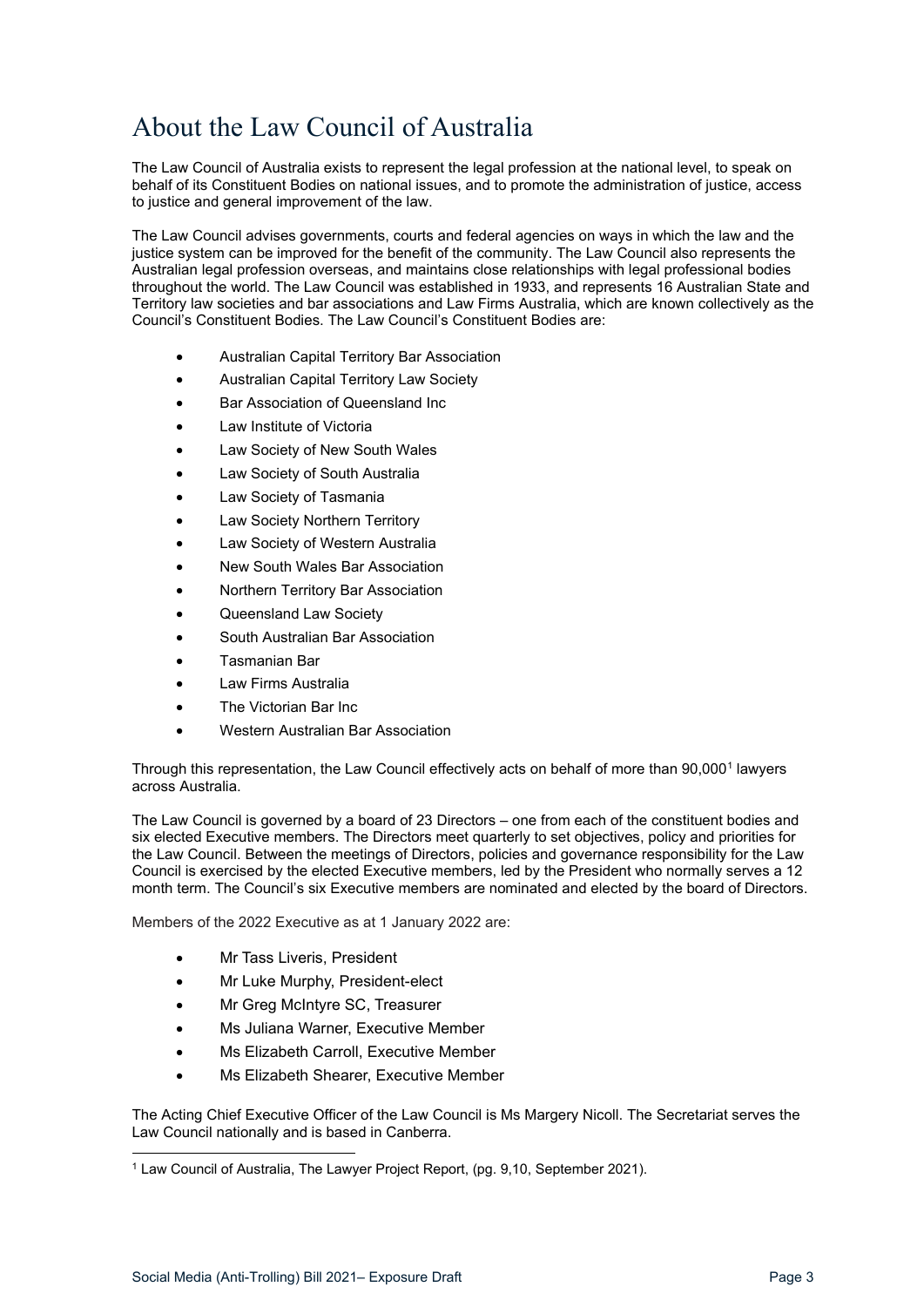# <span id="page-3-0"></span>Acknowledgement

The Law Council is grateful for the assistance of its Defamation Working Group, the Media and Communications Committee of the Business Law Section, the Victorian Bar, the Law Society of New South Wales and the Law Society of South Australia in the preparation of this submission.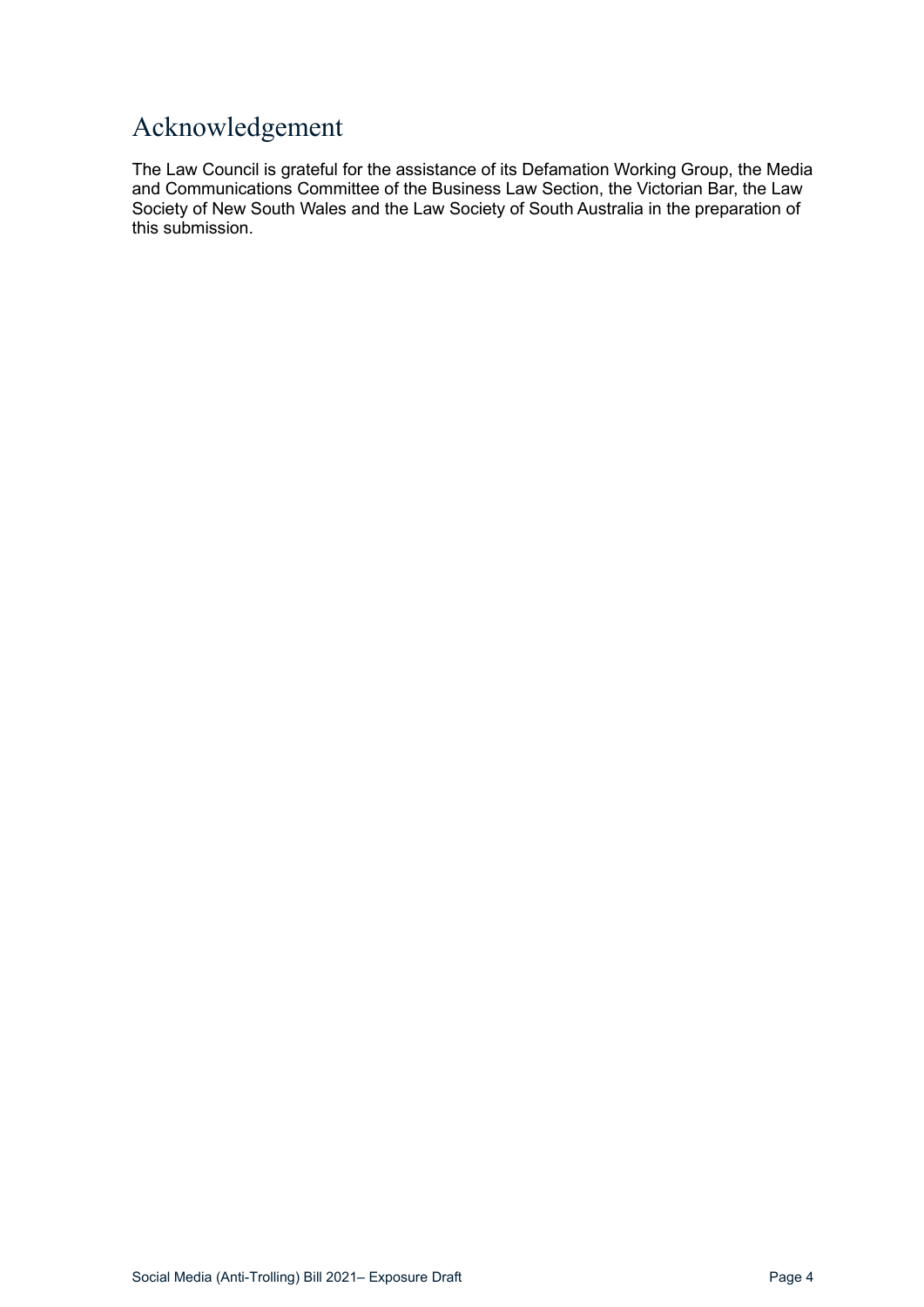# <span id="page-4-0"></span>Introductory Comments

- 1. The Law Council of Australia welcomes the opportunity to provide a submission to the House Select Committee on Social Media and Online Safety's (**Committee**) Inquiry into Social Media and Online Safety (I**nquiry**).
- 2. The Law Council has noted that an issue of consideration throughout the Committee's processes has been the Social Media (Anti-Trolling) Bill 2022 (Cth) (**the Bill**) (and its prior Exposure Draft) and what impact, if any, this may have for social media users.
- 3. Given the extended period provided to make submissions, the Law Council has opted to provide this submission in the event that it is of assistance to the Committee in any consideration of the Bill. This submission is substantially similar to the Law Council's submission to the Senate Legal and Constitutional Affairs Legislation Committee's concurrent inquiry into the Bill.
- 4. The Law Council does not wish to comment more broadly in relation to the Committee's Terms of Reference.

# Executive Summary

- 5. In recent years, defamation has become an area of increasing prominence in terms of community and media interest. It is also an area of law that has arguably struggled to keep pace with developments in online publishing, including social media.
- 6. The Law Council acknowledges that the Bill has two primary purposes:
	- (a) to respond to potential issues arising as a result of the decision of the High Court of Australia (**High Court**) in *Fairfax Media Publications Pty Ltd v Voller* [2021] HCA 27 (*Voller*); and
	- (b) to create additional mechanisms for social media users to identify an anonymous user who has posted potentially defamatory material for the purpose of potentially bringing a defamation action.
- 7. The Law Council notes that a review of the Model Defamation Provisions (**MDPs**) is currently being undertaken, through the Meeting of Attorneys-General (**MAG**) processes, in relation to the liability of internet intermediaries. This review has been a substantial and in-depth process and has the potential to ensure that reforms to the law of defamation in Australia are developed in a way which is comprehensive, complementary, certain and clear. Therefore, the Law Council considers that intervention at the federal level in the law of defamation should not occur until the completion of the Stage 2 Review process and should form part of any package of reforms to the liability of online intermediaries more broadly.
- 8. In light of discussion in relation to the Bill focusing on 'trolling', the Law Council considers it important to recognise the limited role in which this Bill will address issues related to trolling. Defamatory material comprises only a small component of trolling activity online and despite the proposed reforms, defamation law is likely to continue to be, for many reasons outlined further in this submission, a relatively ineffective mechanism for seeking individual reputational redress and for reducing trolling activity on social media.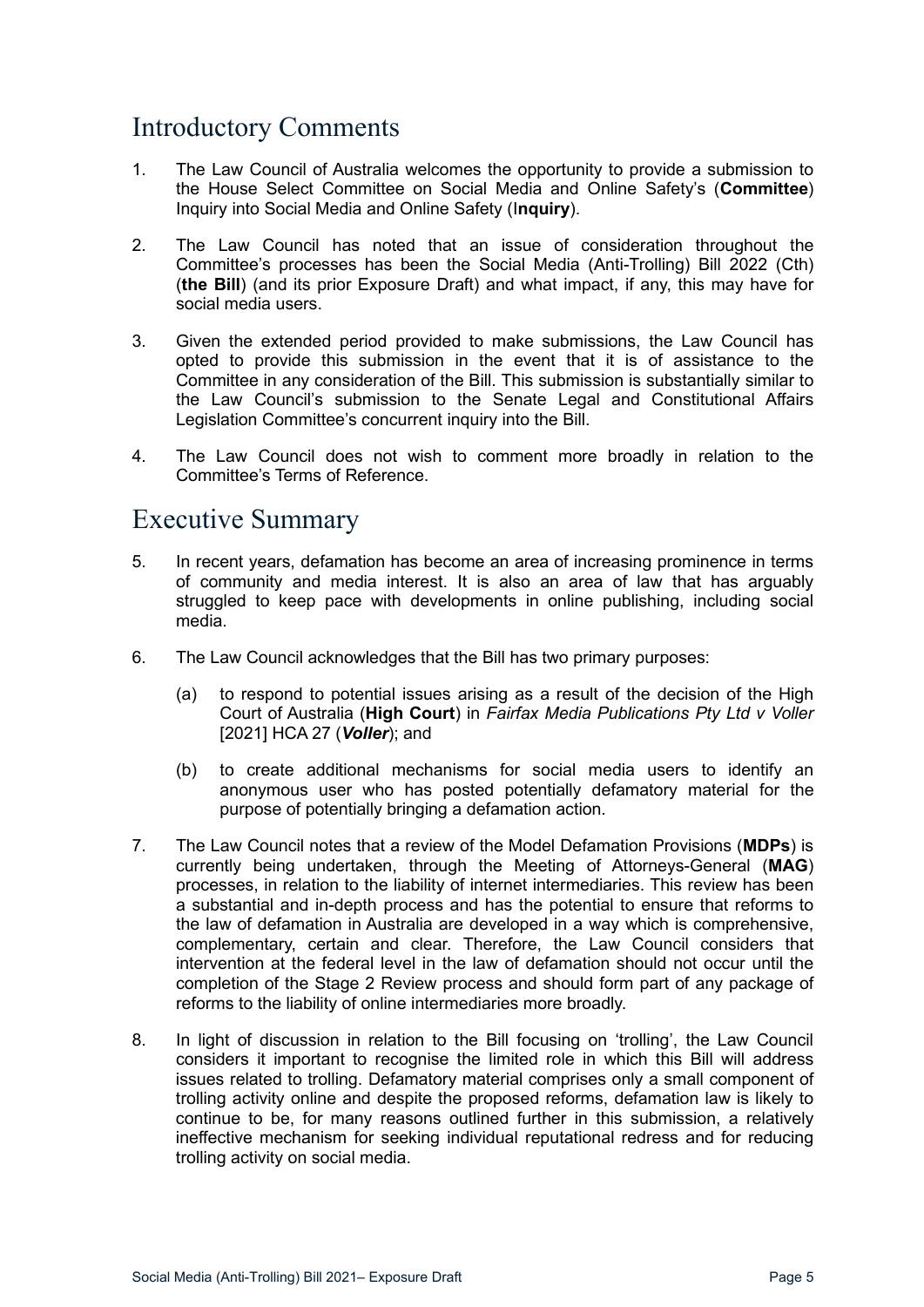- 9. Following the decision in *Voller*, it is appropriate to reconsider the circumstances in which internet intermediaries will be liable in defamation for third-party content. In the Law Council's view, the law should place a greater onus on the originator of potentially defamatory online material and not emphasise internet intermediaries as the primary entities to be liable in defamation.
- 10. As such, the Law Council is generally supportive of reforms (including exemptions for certain social media users) to set more appropriately, and more workably in practice, when social media page owners should be considered publishers of thirdparty material. However, in the Law Council's view, the proposed blanket protection provided under clause 14 does not adequately balance competing public interests, may leave victims without recourse and, in certain circumstances, may provide unwarranted complete protection from liability. The balancing act requires careful additional consideration which should form part of the ongoing Stage 2 Review process and any subsequent reform proposal.
- 11. In seeking to clarify when the provider of the social media service is liable as a publisher of potentially defamatory material, the Bill proposes a new safe harbour defence primarily contingent on the establishment of, and compliance with, a complaints scheme. The Law Council has identified several key issues with the design of the proposed safe harbour defence including removing incentives to monitor and address defamatory material, practical difficulties for social media providers in collecting the necessary information and potential increased censorship by social media providers. The Law Council is aware of preferable models being considered as part of the Stage 2 Review and recommends that the proposed reforms be reconsidered in the context that review.
- 12. The Bill also proposes to establish a framework through which a prospective applicant can apply to a court for an 'end-user information disclosure order' (**EIDO**) that requires the provider of a social media service to disclose certain information about a potential complainant. It is unclear to the Law Council how the proposed process will differ in practicality from the preliminary discovery process which is utilised by prospective defamation plaintiffs in Australia who require information about the identity of a potential defendant.
- 13. Finally, the Law Council is of the view that any amendments to the law which seek to provide for the identification of users by internet intermediaries without the user's consent should require a court to carefully consider and balance competing considerations – including the right of individuals to have their reputations protected, privacy rights, freedom of expression, harm to reputation, and the public interest of any matters disclosed. Such a framework has not been adequately included in the Bill.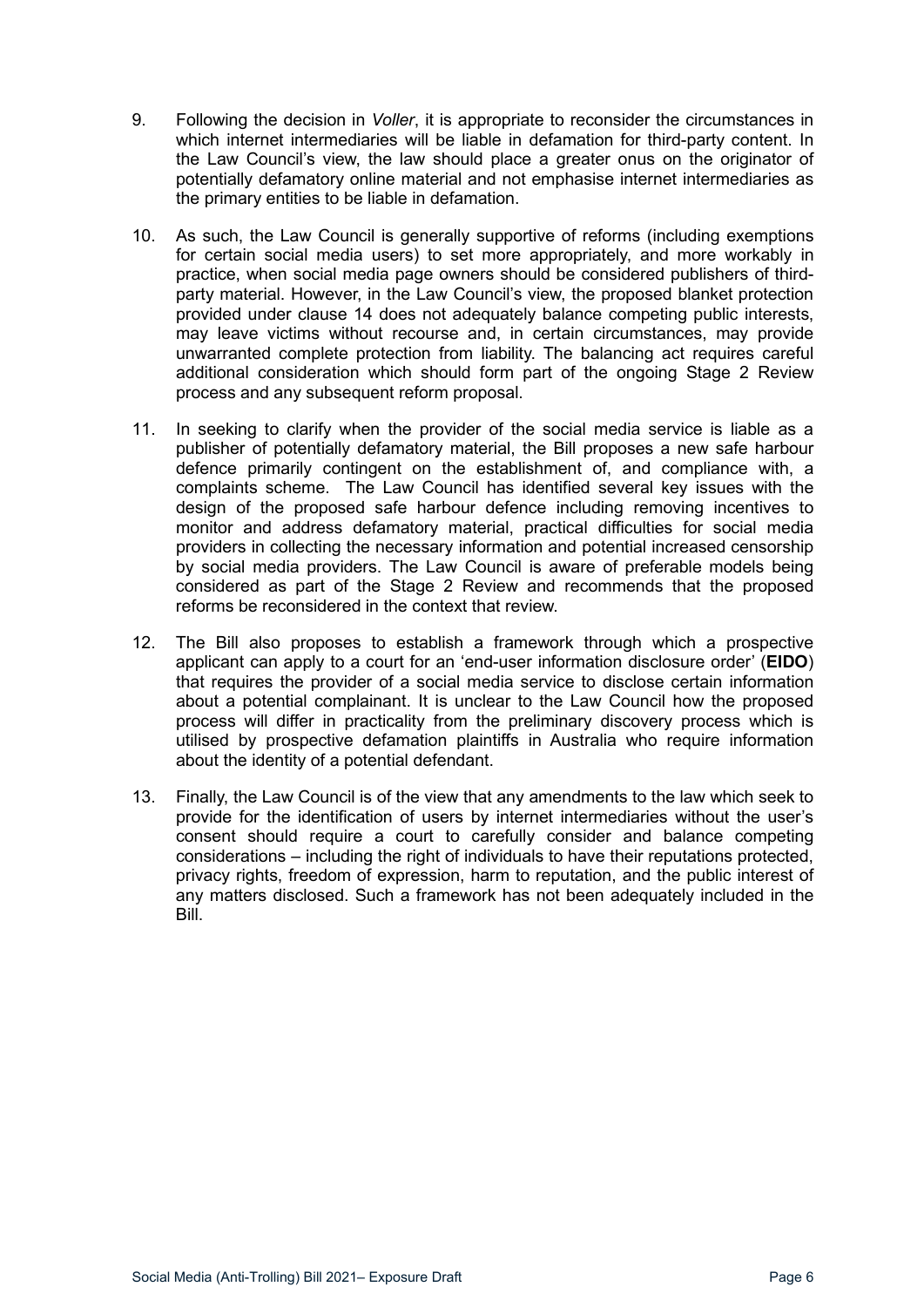# <span id="page-6-0"></span>General Comments

### <span id="page-6-1"></span>**Current review of the Model Defamation Provisions**

- 14. Defamation law in Australia has largely been left by successive Australian governments to be dealt with at the state and territory level through the MDPs and through the common law.
- 15. In late 2018, the Council of Attorneys-General (**CAG**) (now the MAG) agreed to review the MDPs. A Defamation Working Party (**DWP**) was established to assess whether the existing defamation laws are meeting their policy objectives, particularly in response to the rise of online publications and technological changes since the provisions were developed.
- 16. At the 29 November 2019 meeting, the CAG agreed that the DWP will separately progress a second stage of reforms focused on the responsibilities and liability of digital platforms for defamatory content published online (as well as some other new and emerging issues affecting defamation law). $^{\rm 2}$  $^{\rm 2}$  $^{\rm 2}$
- 17. The Stage 2 Review of the MDPs commenced in April 2021. Part A of that review addresses the question of internet intermediary liability in defamation for the publication of third-party content. This includes the matters raised in the recent High Court decision in *Voller*.
- 18. The Law Council considers that intervention at the federal level in the law of defamation should not occur until the completion of the Stage 2 Review process being undertaken through the MAG and should form part of any package of reforms to the liability of online intermediaries more broadly.
- 19. The Law Council notes that the Stage 2 Review (and the previous Stage 1) has been a substantial and in-depth process involving significant contributions from parties across the defamation law landscape. Given the time which has passed since submissions on Stage 2 closed in May 2021, and the apparent desire to now enact further change to defamation laws, it is now an appropriate time for the interconnected issues canvassed in Stage 2 to be progressed comprehensively, rather than simply selecting this one issue for reform.
- 20. While the Law Council agrees that reform to Australia's defamation laws is required, no adequate evidentiary basis for urgency of the Bill to interrupt the ongoing review process has been provided. The Law Council considers that effective defamation law reform requires reform well beyond that considered in the Bill. It is critical that any reform proposal be developed in a way which is comprehensive, complementary, certain and clear.
- 21. For example, while the Law Council recognises that defamatory content may be relatively common on the pages and comment sections of social media services, it is not clear why a system should be introduced in this space that does not operate in other similar contexts (for example, online review services).
- 22. It is also critical that the proposed reforms be considered carefully in the context of the wider suite of existing laws, importantly, including the recent amendments to the MDPs. For example, in several jurisdictions it is now not possible to sue for

<span id="page-6-2"></span><sup>&</sup>lt;sup>2</sup> Stage 1 amendments to the MDPs commenced in New South Wales, Victoria, South Australia, Queensland and the Australian Capital Territory on 1 July 2021 and in Tasmania on 12 November 2021.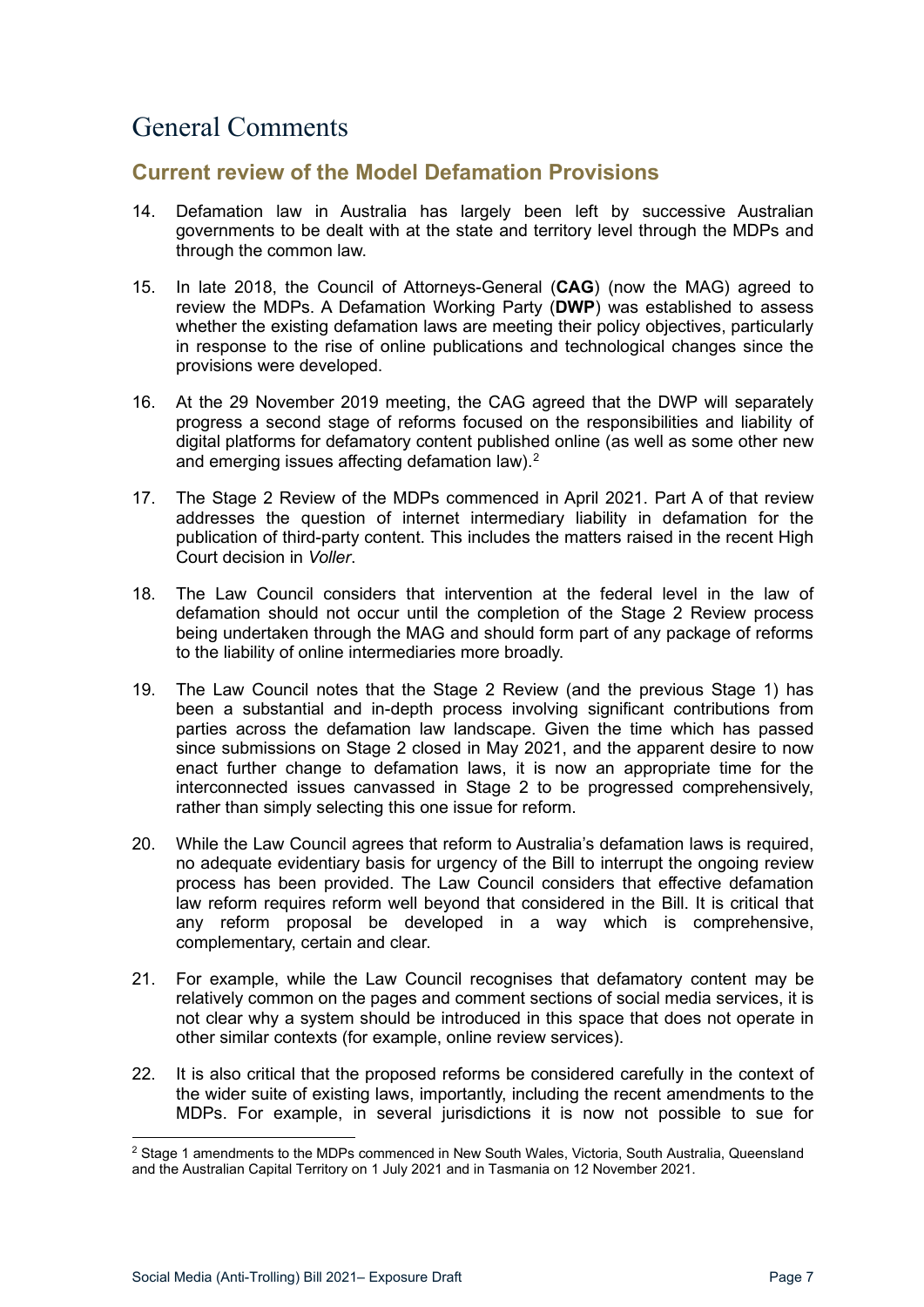defamation without first issuing a concerns notice to the defendant. It remains relatively unclear how the new processes proposed in the Bill would sit with this requirement. The introduction of new laws simultaneously at the state and federal level dealing with the same, similar or related issues is likely to increase costs and confusion for the parties as issues are worked out by the courts. This will impact particularly on those seeking redress who might face additional difficulties in obtaining an outcome.

23. The Law Council also notes that the Bill does not seek to address the relative responsibility as between various parties when material is posted online which is in contempt of court, or in breach of suppression orders (for example, in breach of a suppression order on identifying a person or certain facts). There are also certain state and territory laws which prohibit identification of certain people or facts (for example, identification of children). More clarity is required as to the responsibility between the originator of the material (i.e. a poster/commenter), the page owner and the social media platform. While these issues are not specific to defamation, the Law Council considers that greater consideration should be given to this related issue in the context of responsibility for online publication (preferably in a manner in harmony with the Stage 2 Review).

# <span id="page-7-0"></span>**Title of the Bill and role of the Bill in preventing 'trolling'**

- 24. As indicated by the title of the Bill, it is intended that the Bill will address, at least to some degree, so called 'trolling' behaviour on social media.
- 25. In this regard, the Bill seeks to provide users considering bringing defamation proceedings for comments or material posted anonymously on social media with additional methods to 'unmask' an anonymous user through:
	- (a) a complaints mechanism that allows the user to raise concerns about the defamatory post with the provider and, with consent, obtain the contact details of the originator, and
	- (b) through an 'end-user information disclosure order' from a court.

These methods are discussed further below.

- 26. As noted by the eSafety Commissioner, there is the 'potential for confusion over what the Bill seeks to achieve ... as the term 'trolling' is not generally understood as being synonymous with defamation'.<sup>[3](#page-7-1)</sup> Importantly, defamatory material comprises only a small component of 'trolling' activity online. This component is even smaller when limited only to anonymous defamatory content. Instead, trolling behaviour is generally considered in public discourse to involve abuse or bullying.[4](#page-7-2)
- 27. Additionally, despite the proposed reforms, defamation law is likely to be, for many reasons, a relatively ineffective mechanism for seeking individual reputational redress and for reducing trolling activity on social media, not least of which are that the cost of complex defamation proceedings makes them inaccessible to many individuals and that the time taken to achieve an outcome can be lengthy.

<span id="page-7-1"></span><sup>&</sup>lt;sup>3</sup> eSafety Commissioner, Submission no 53 to House Select Committee on Social Media and Online Safety, Parliament of Australia, *Inquiry into Social Media and Online Safety* (January 2022) 60.

<span id="page-7-2"></span><sup>4</sup> The website of the eSafety Commission notes that the term 'troll', when used correctly, describes online tricksters or provocateurs which 'are not always bad … [and] can prompt people to talk about contentious subjects'. However, it is also noted that public discussion of trolling often refers to online hate, bullying and abuse. See, eSafety Commissioner, 'Trolling' (Web Page) <https://www.esafety.gov.au/young-people/trolling>.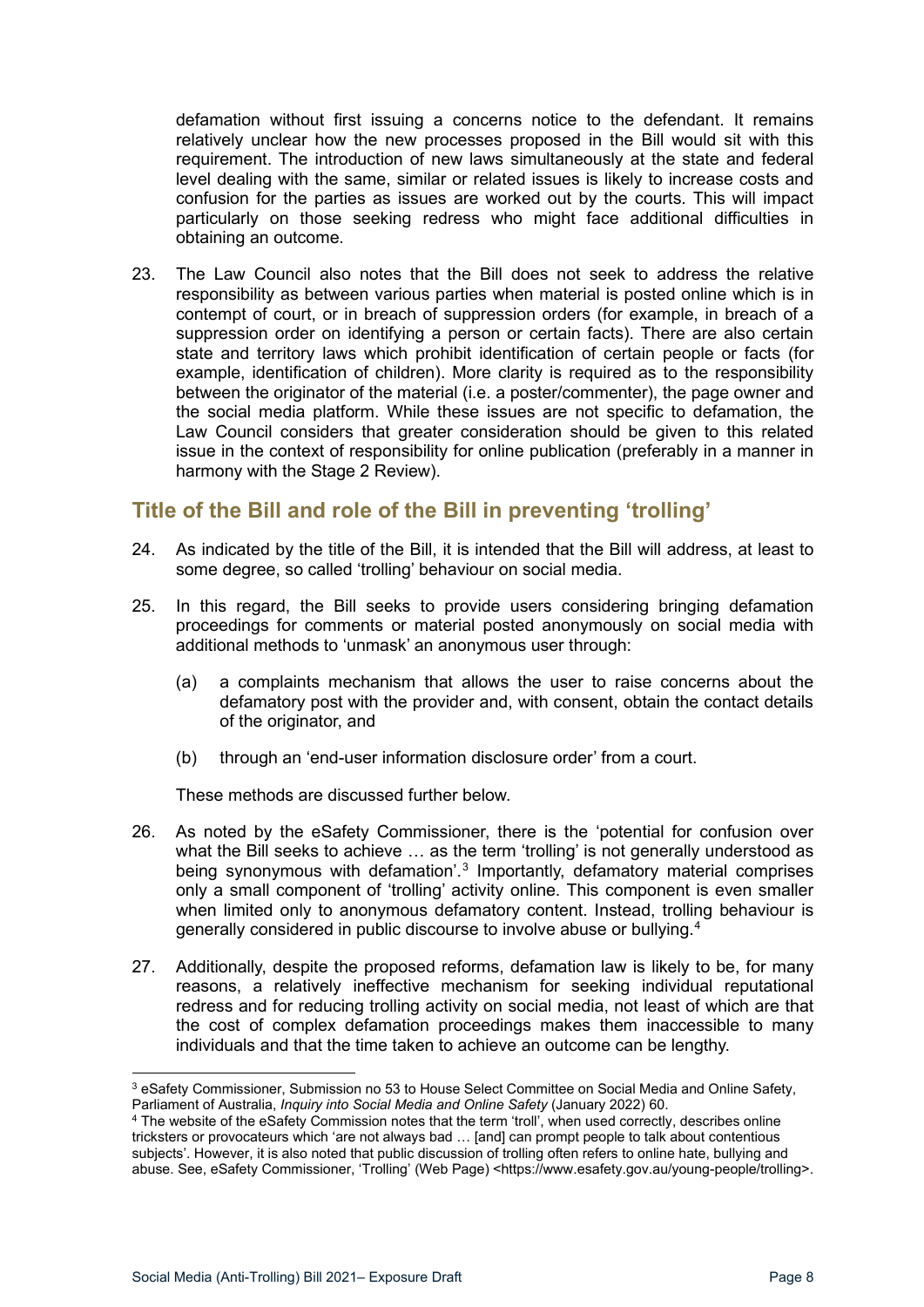28. In a submission to this Inquiry, the eSafety Commissioner provided the following comment regarding the limited usefulness defamation proceedings for children, particularly when compared with existing mechanisms such as the Cyberbullying Scheme:

> *eSafety noted some discussion through the Inquiry proceedings about how the proposed Social Media (Anti-Trolling) Bill 2021 (Cth) may address online abuse targeting Australian children and young people, but no discussion of the Cyberbullying Scheme already under effective operation in this context. Based on our operational experience and engagement with young people through the scheme, they are often dealing with nasty comments, offensive images, fake accounts or threats. Where those behaviours meet the legislative threshold for cyberbullying, we would suggest this would be an effective way of addressing what is a common but damaging form of youth-based social discourse online and would provide an effective set of remedies. Of course, a family could choose to commence defamation proceedings against another child or their parents in some cases, but we would respectfully suggest this would be a much more taxing and expensive course of action and may have much broader impacts across the school community.*[5](#page-8-0)

- 29. Further, the necessity of the Bill in addressing trolling behaviour is questionable given that *Online Safety Act 2021* (Cth) (**OSA**) allows the e-Safety Commissioner to order social media companies to remove cyber abuse material directed towards a person within 24 hours or face a penalty. [6](#page-8-1) The OSA also provides the Commissioner with powers to obtain information about the owners of anonymous accounts who engage in online abuse.<sup>[7](#page-8-2)</sup>
- 30. Given that much of the political and media discussion of this Bill has focused on trolling, [8](#page-8-3) it is important to recognise the limited way in which this Bill will address issues related to trolling.
- 31. The Law Council is concerned that the Bill may actually result in a loss of presently available options for recourse by a person defamed through social media, in a manner which does not adequately balance legitimate competing interests or provide a practical alternative means of facilitating the efficient resolution of disputes

<span id="page-8-0"></span><sup>5</sup> eSafety Commissioner, Submission no 53 to House Select Committee on Social Media and Online Safety, Parliament of Australia, *Inquiry into Social Media and Online Safety* (January 2022) 16.

<span id="page-8-1"></span><sup>6</sup> *Online Safety Act 2021* (Cth) ss 7(1), 8(1), 88, 91; *Crimes Act 1914* (Cth) s 4AA(3); *Notice of Indexation of the Penalty Unit 2020* (Cth). 7 *Online Safety Act 2021* (Cth) ss 37(3), 194.

<span id="page-8-3"></span><span id="page-8-2"></span><sup>&</sup>lt;sup>8</sup> See, eg, Hon Scott Morrison MP, Prime Minister and Senator the Hon Michaelia Cash, Attorney-General, Combatting Online Trolls and Strengthening Defamation Laws (Media Release, 28 November 2021) <https://www.pm.gov.au/media/combatting-online-trolls-and-strengthening-defamation-laws>; Hon Scott Morrison MP, Prime Minister, *Press Conference, Queanbeyan, NSW* (Transcript, 1 December 2021) <https://www.pm.gov.au/media/press-conference-queanbeyan-nsw>: Cait Kelly, 'Australian government's 'anti-troll' legislation would allow social media users to sue bullies', *The Guardian* (Online, 28 November 2021) <https://www.theguardian.com/australia-news/2021/nov/28/coalition-bill-would-force-social-media-companiesto-reveal-identities-of-online-bullies>; Ashleigh Gleeson, How Australia's crackdown on social media trolls will work, *news.com.au* (Online, 29 November 2021) <https://www.news.com.au/technology/online/social/howaustralias-crackdown-on-social-media-trolls-will-work/news-

story/433cb3b66ccf75cb15ed5f4dcb0c3408?btr=3217c54f4ea077ee29116f514dc9646d>; Nick Bonyhady, ''We've had enough with trolling': AG Cash pressures Labor on social media crackdown', *Sydney Morning*  Herald (Online, 20 December 2021) <https://www.smh.com.au/technology/we-ve-had-enough-with-trolling-agcash-pressures-labor-on-social-media-crackdown-20211217-p59ie0.html>.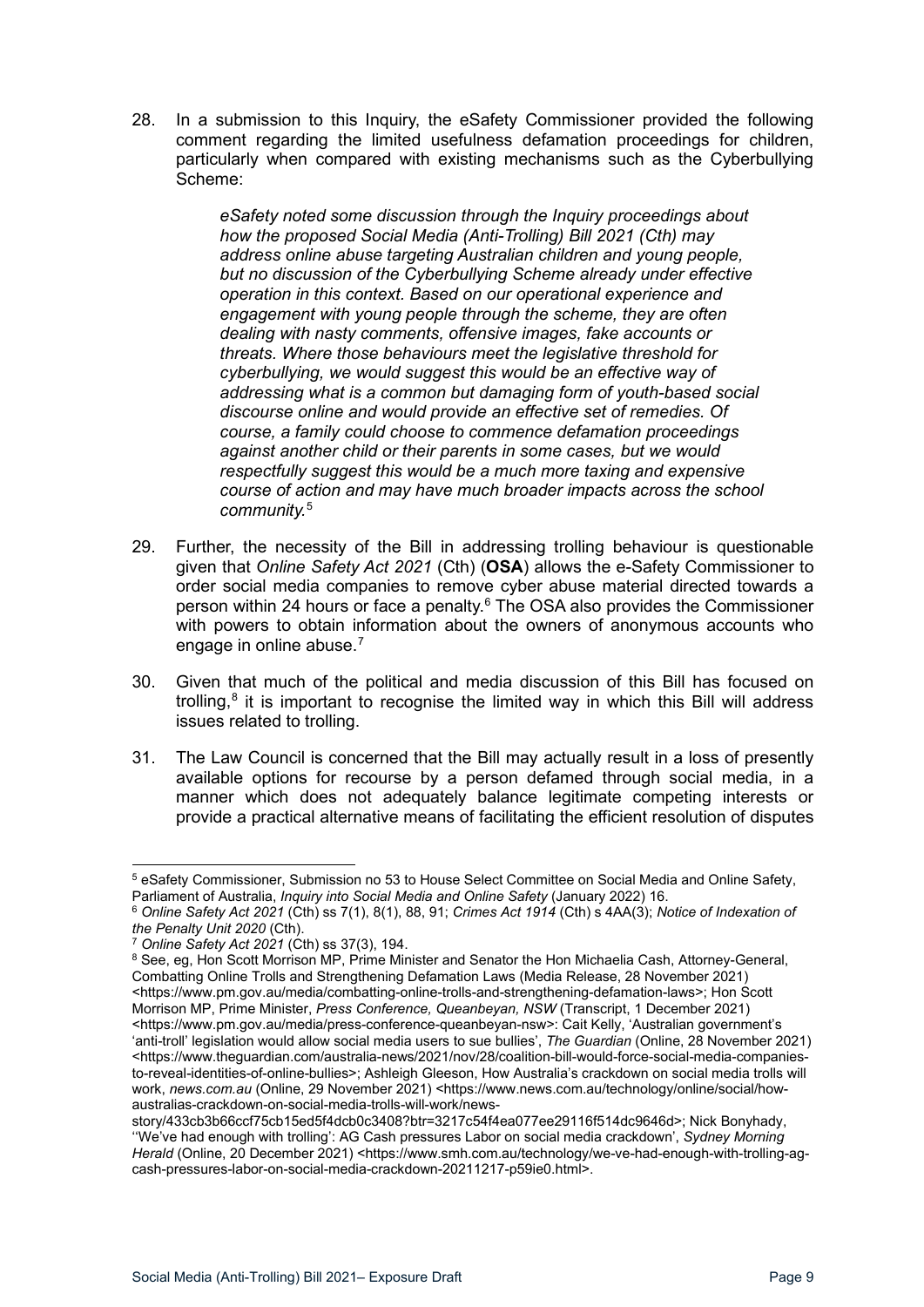over online content. This outcome seems inconsistent with the broader public policy underlying the Bill, as well as recent defamation reforms.

- 32. To better address bullying and harassment online (including in cases involving defamatory material) consideration should be given amending the OSA to increase the powers of the Federal Court to order the removal of the material at an interlocutory stage, and as part of this process, shifting the onus onto the respondent (in particular, the originator) to justify material remaining online.
- 33. The Law Council also notes that the Bill and the current Inquiry do not seek to address the broader issues in respect of preserving the integrity of democratic institutions against misinformation on social media. Consideration should be given to these issues as part of efforts to improve behaviour on social media and regulate social media organisations and their algorithms.

### <span id="page-9-0"></span>**Impact on legal assistance services**

- 34. Media reporting has indicated that the Australian Government recognises the difficulty of accessing redress due to the cost of defamation proceedings and is considering a community legal centre style model to enforce the provisions of the Bill. [9](#page-9-3)
- 35. Public funding for litigation under the Bill raises many further issues, including in respect of whether existing legal assistance bodies will be required to provide new services (either within their existing funding or from new funding for this additional service), or whether new specialist services (with new resourcing) will be established. The potential for demand to significantly outstrip the supply of funding is of concern to the Law Council.
- 36. Issues may also arise in relation to how cases would be selected to receive funding and what types of matters might be advanced.
- 37. The Committee should seek further information from the Australian Government as to how such a legal assistance model might be designed given the important role that it might play in allowing Australians to seek redress under the Bill and the potential impact it would have on an already under-resourced legal assistance sector. Should the model proceed it is critical that the Australian Government consult with the legal profession, and in particular the legal assistance sector, on its design.

# <span id="page-9-1"></span>Liability

# <span id="page-9-2"></span>*Fairfax Media Publications v Voller*

- 38. As stated in the Explanatory Memorandum, the Bill seeks to address issues raised by the High Court's decision in *Voller*. [10](#page-9-4)
- 39. The High Court, by a 5-2 majority, in *Voller* found that the appellants (several news organisations) were the publishers of the third-party user comments made on their

<span id="page-9-3"></span><sup>9</sup> See, eg, Lisa Visentin and Nick Bonyhady, 'Government considering publicly funded legal services to enforce proposed anti-trolling laws', *The Sydney Morning Herald* (Online, 29 November 2021) <https://www.smh.com.au/politics/federal/government-considering-publicly-funded-legal-services-toenforce-

<span id="page-9-4"></span>proposed-anti-trolling-laws-20211129-p59d3k.html>.

<sup>10</sup> Explanatory Memorandum, Social Media (Anti-Trolling) Bill 2022 (Cth) 2, 4-5 ('Explanatory Memorandum').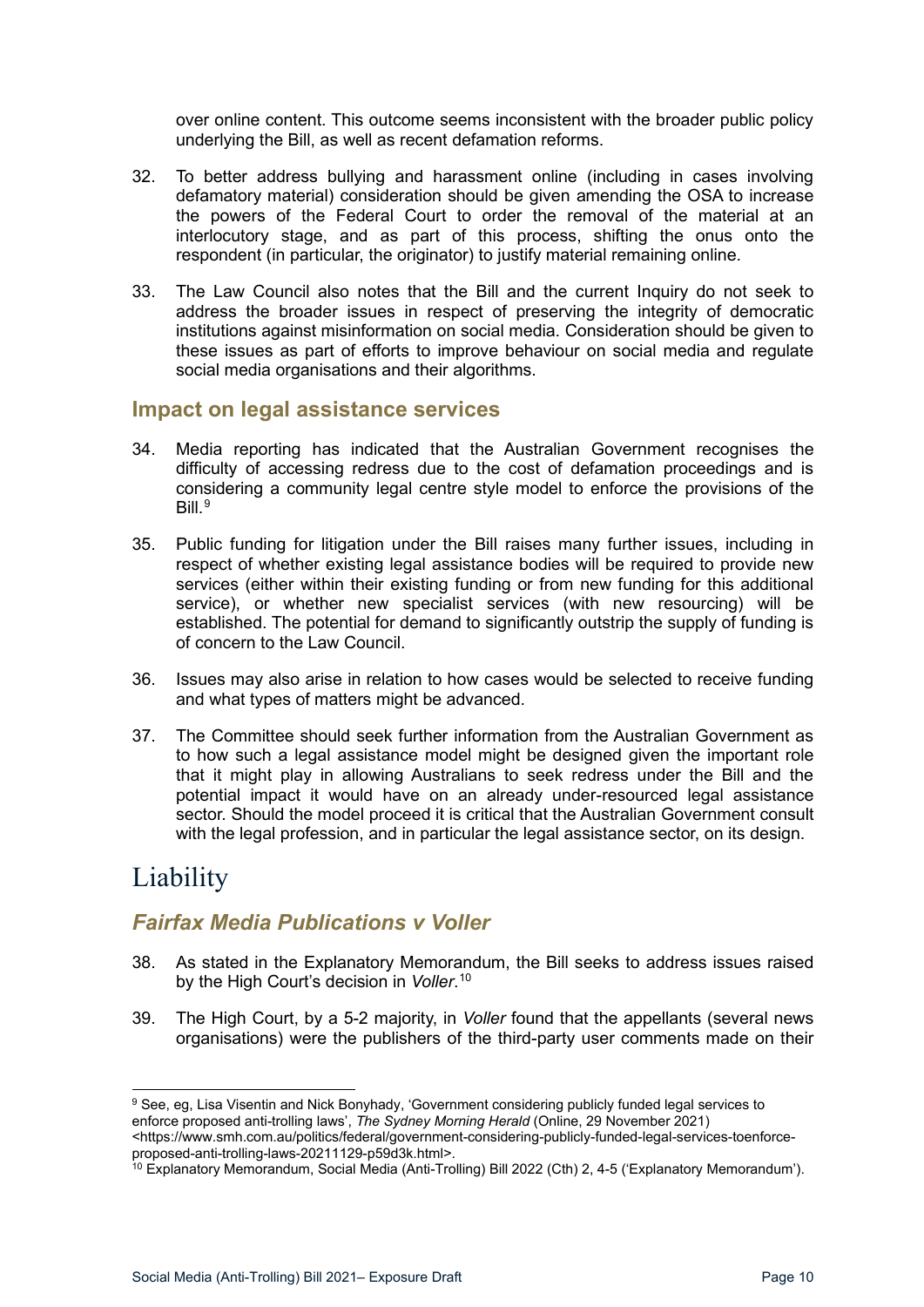Facebook pages.<sup>[11](#page-10-1)</sup> The majority held that the liability of a person as a publisher depends upon whether that person, by facilitating and encouraging the relevant communication, 'participated' in the communication of the defamatory matter to a third person.<sup>[12](#page-10-2)</sup> The majority found that the news organisations, through the creation and administration of a public Facebook page and the posting of content on that page, facilitated, encouraged and assisted the publication of comments from thirdparty users and were therefore publishers of the third-party comments. The majority rejected the appellants' argument that for a person to be a publisher they must know of the relevant defamatory matter and intend to convey it.<sup>[13](#page-10-3)</sup>

- 40. The decision has significant implications for those who operate online forums (forum administrators) which allow third parties to make comments, post material and the like, including the media, businesses, community groups and individuals.
- 41. It remains unclear whether hosts of third-party comments would be able to avail themselves of the defence of innocent dissemination pursuant to clause 32 of the MDPs or the immunity provided in section 235 of the OSA (which came into effect on 23 January 2022 and replaces clause 91 of Schedule 5 of the *Broadcasting Services Act 1992* (Cth)). The availability of these defences would turn upon an absence of knowledge or awareness of the defamatory nature of the content. In practice an internet intermediary would need to remove the alleged defamatory content to have the benefit of the provisions.
- 42. The Bill seeks to partially override the decision in *Voller*, by:
	- placing greater onus of responsibility on the originators of social media material (the 'poster');
	- placing a greater onus of responsibility on providers of social media services as primary publishers of the content posted on their sites;
	- providing providers of social media services with a defence that will be available where the required complaints process is established and properly followed; and
	- absolving hosts or administrators of social media pages ('page owners') from any liability for defamatory posts of third parties, even as a secondary publisher.
- 43. The key means by which the Bill seeks to address the implications of *Voller* is by deeming that any Australian person (including a company incorporated in Australia) who administers or maintains a social media page will not be a publisher of thirdparty material posted on their page and is therefore immune from potential liability under defamation law.

# <span id="page-10-0"></span>**General comments on liability for defamation as a publisher**

44. Following the *Voller* decision, Australia's defamation laws should be carefully considered to determine the appropriate circumstances in which internet intermediaries will be liable in defamation for third-party content, especially where they are unaware in practice of the defamatory content, or where it would be impracticable for them to have awareness of the defamatory content before it is published.

<span id="page-10-1"></span><sup>11</sup> *Fairfax Media Publications Pty Ltd & Ors v Voller* [2021] HCA 27, [55] (Kiefel CJ, Keane and Gleeson JJ),

<sup>[106] (</sup>Gageler and Gordon JJ).

<span id="page-10-2"></span><sup>12</sup> Ibid [32] (Kiefel CJ, Keane and Gleeson JJ), [106] (Gageler and Gordon JJ).

<span id="page-10-3"></span><sup>13</sup> Ibid [23]-[35] (Kiefel CJ, Keane and Gleeson JJ).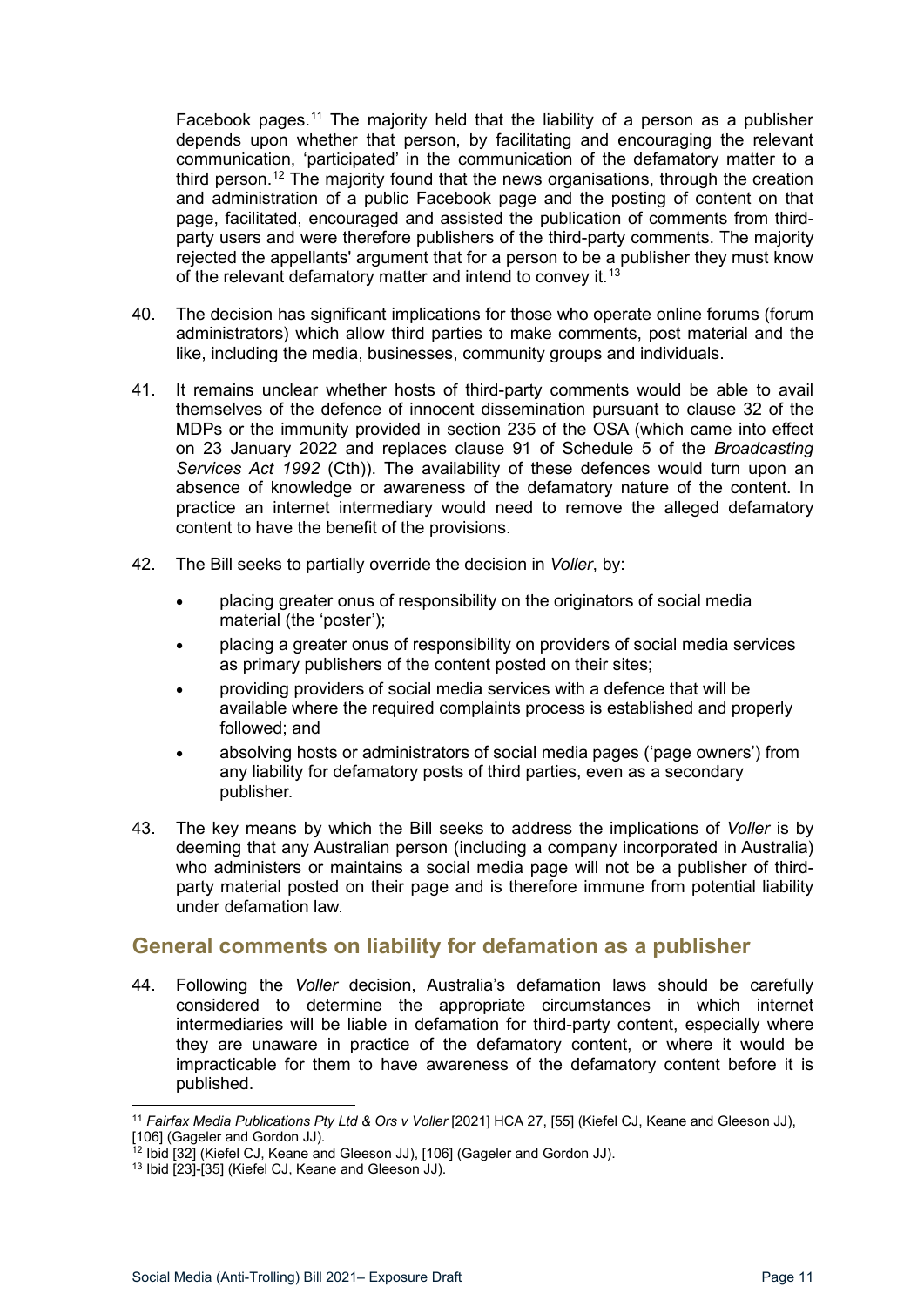- 45. In the Law Council's view, the law should not emphasise internet intermediaries as the primary entities to be liable in defamation. An internet intermediary who is not the originator of a defamatory publication is often unable to rely on defences that would otherwise be available to the originator, such as truth, as the intermediary does not have the information that is available to the originator. Furthermore, it may be easier and more attractive for a complainant to pursue an internet intermediary (who will usually be more readily identifiable than the originator of a defamatory publication), particularly when the originator is impecunious.
- 46. Shifting the focus of liability in defamation primarily to the originator of the defamatory publication would allow a more effective balancing of freedom of expression and a person's right to defend their reputation. By holding the originator accountable, the internet intermediary does not have to be the arbiter of which publications should or should not remain online – the content can remain online if the originator chooses to defend the publication (which is preferable, as the originator is often best placed to defend the publication). Similarly, holding the originator of a publication liable for any action in defamation emphasises the accountability of originators for their publications online. This may disincentivise antisocial online behaviour, such as abusive posts, as the originator can no longer hide behind a defenceless, third-party publisher defendant with deeper pockets.
- 47. However, the Law Council also recognises that in many cases it is important to maintain some form of recourse against internet intermediaries. Intermediaries are responsible for the design of their platforms, (including the extent to which users can manage content, such as through moderation or prohibition of commenting functions) or their use of a particular platform and profit from the network effects of the platforms.
- 48. The Law Council recognises that it is also important, where a complainant is unable to pursue an originator, that they are still able to seek redress, and importantly, have defamatory content removed. An important aspect of defamation over the internet, compared with other defamatory publications, is the fact that defamatory publications on the internet can be downloaded for an indefinite period and typically across an unconstrained geographic area. The ability of internet intermediaries such as the providers of social media services to remove defamatory material is therefore another significant reason for imposing liability on internet intermediaries.

# <span id="page-11-0"></span>**Liability for defamation—publisher**

49. Clause 14 of the Bill provides the primary protection for person who maintains or administers a page on a social media service from defamation liability:

#### *14 Liability of page owner for defamation—third-party material*

*If:*

- *(a) an end-user of a social media service (the page owner) maintains or administers a page of the social media service; and*
- *(b) another end-user has posted material on the page; and*
- *(c) the page owner is an Australian person;*

*then, for the purposes of the general law of the tort of defamation, the page owner is taken not to be a publisher of the material.*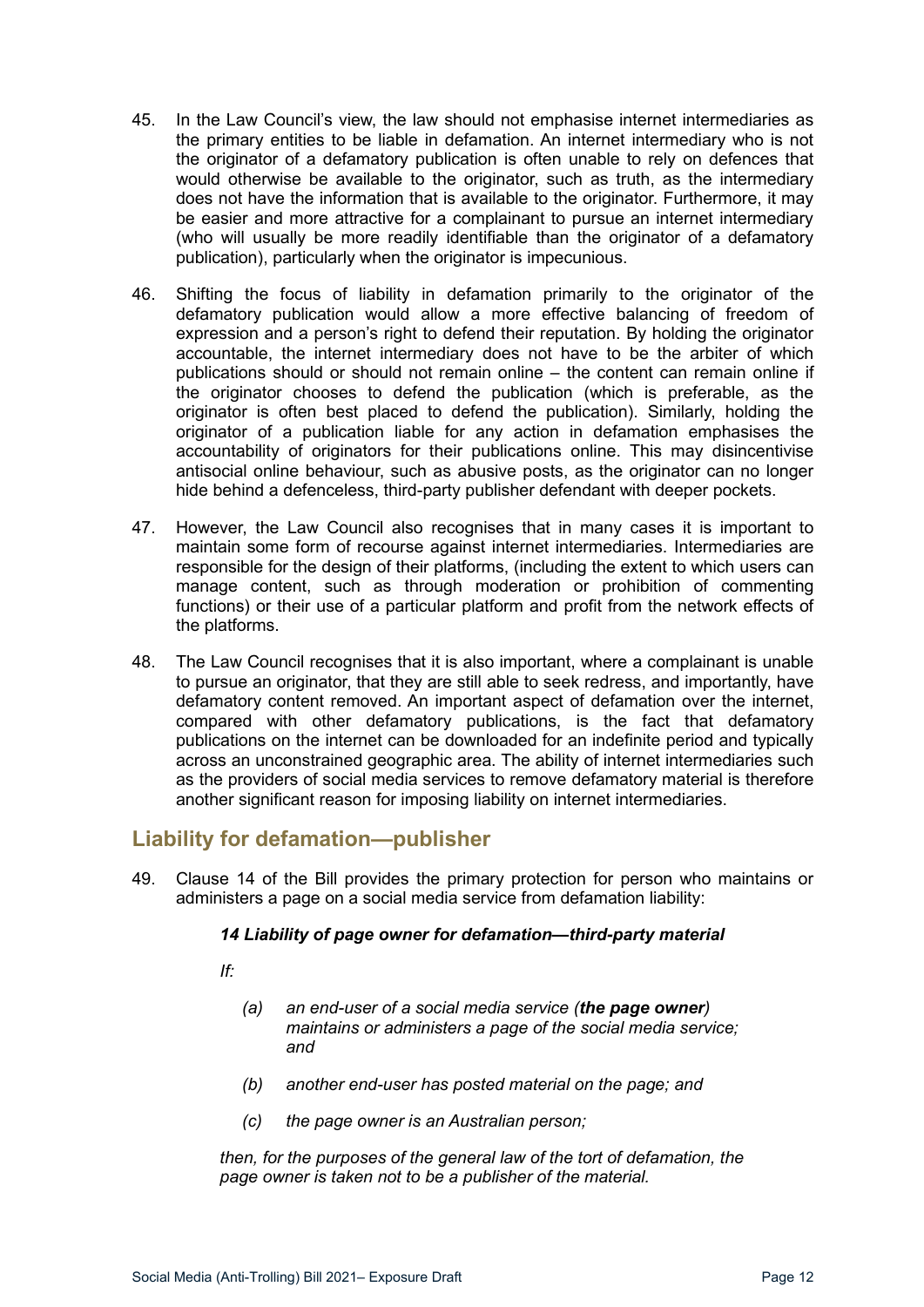- 50. The Law Council is generally supportive of an exemption for certain page owners (especially where they have limited capacity to have material removed from pages on social media platforms) but repeats its position that any intervention at the federal level in the law of defamation should be delayed until the completion of the Stage 2 Review process being undertaken through the MAG and should form part of any package of reforms to the liability of online intermediaries more broadly.
- 51. Should the Bill proceed, the Law Council is concerned by the breadth of the protection from liability for defamation created by clause 14. This proposed provision removes any form of liability in defamation a page host or administrator might otherwise have been exposed to for material posted by others, including as a secondary publisher. On the current drafting, hosts and administrators would not even be required to remove defamatory posts of which they become aware. In rectifying these issues, a careful balance needs to be struck between competing public interests.
- 52. Important concerns were raised following the decision in *Voller* that, under current laws, people such as individuals, community groups and small businesses with social media could be arguably unfairly classified as publishers. [14](#page-12-0) Such people and organisations generally will not have the capacity, capability or legal knowledge sufficient to review potentially defamatory material, straightforward access to legal advice or the resources of larger organisations (for example, to employ trained moderators to review content).
- 53. Since the decision in *Voller*, concerns have also been raised that there may be a chilling effect on freedom of speech and engagement in issues of public interest if people who administer social media elect to censor material or disable comment functionalities to ensure that they are not potentially liable for defamatory comments posted by others.
- 54. On the other hand, the Bill may remove much of the incentive for page owners to moderate their social media pages for potentially defamatory material. This has the potential to result in additional defamatory material being left online that would otherwise be dealt with quickly and pragmatically by the page host acting alone. This is despite the purported intention of the Bill being to reduce defamatory comments and provide greater access to recourse for affected persons.
- 55. It is also important to note that page owners are not necessarily always 'innocent bystanders' to defamatory material posted on their pages. Although subclause 15(2) of the Bill would capture page owners who post defamatory material themselves, where page owners seek or conduce defamatory material but do not post the material themselves (for example, actively encouraging conversations where the users ultimately end up defaming each other), they would not be liable as publishers. This seems antithetical to the purported intention of the Bill.
- 56. The Law Council is generally supportive of reforms to set more appropriately and more workably in practice, when social media page owners should be considered publishers of third-party comments on social media. However, in the Law Council's view, the proposed blanket protection provided under clause 14 does not adequately balance competing public interests, may leave victims without recourse and, in certain circumstances, may provide unwarranted complete protection from liability. The balancing act requires careful additional consideration. Such a process is currently being undertaken as part of the review of the MDPs and the Law Council

<span id="page-12-0"></span><sup>&</sup>lt;sup>14</sup> It remains unclear whether such people would have access to defences despite being a 'publisher'.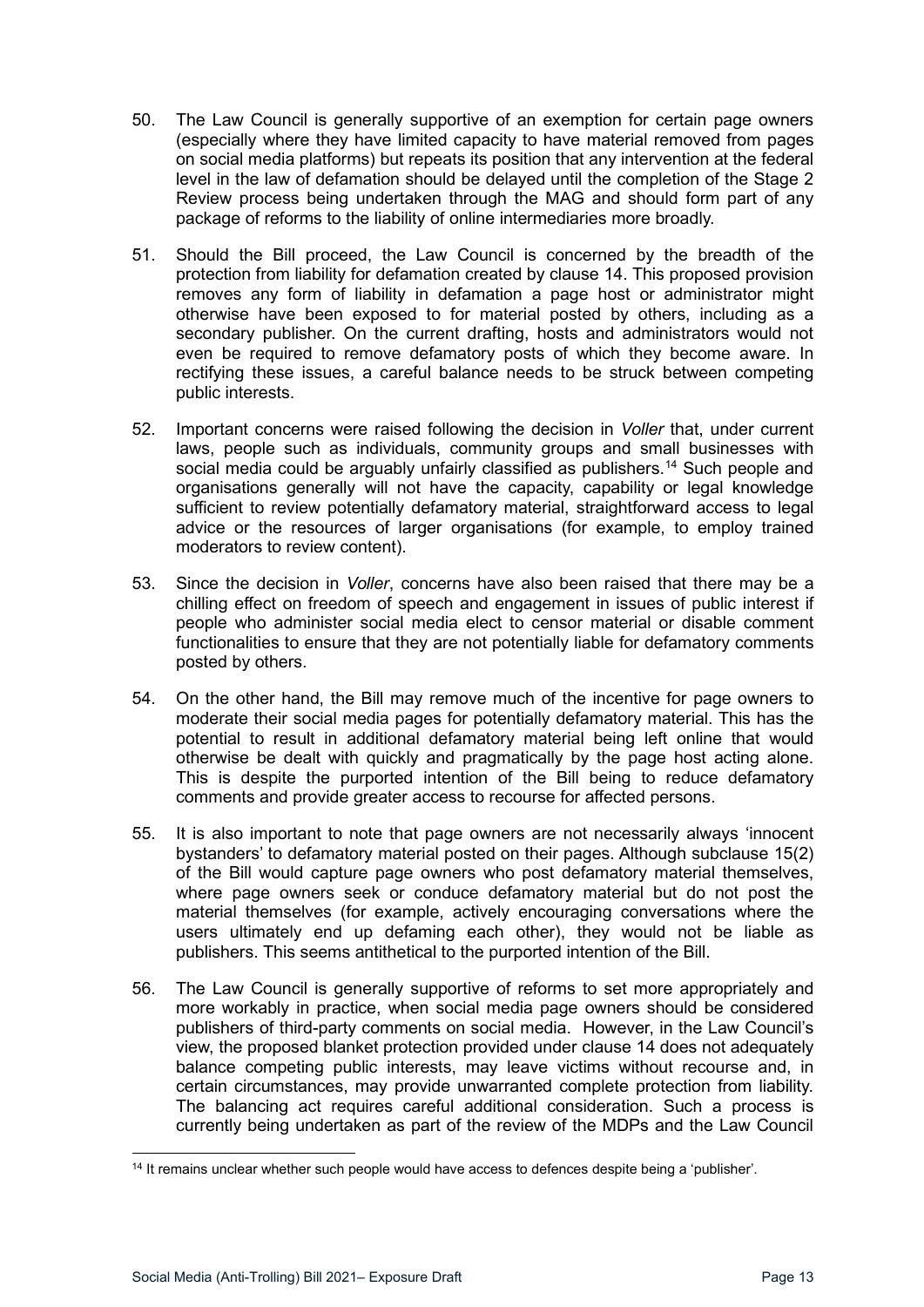considers that any reform to protections for potential publishers should not pre-empt this process.

# <span id="page-13-0"></span>**Liability for defamation—providers of a social media service**

- 57. Subclauses 15(1) and (2) specify that the provider of the social media service is a publisher of a potentially defamatory comment if it is made in Australia. As noted in the Explanatory Memorandum, this may already be the case at common law following the decision in *Voller*.<sup>[15](#page-13-2)</sup> However, the proposed reforms seek to confirm this and to avoid the need for a complainant to have to prove this point by applying the test espoused in *Voller*. [16](#page-13-3)
- 58. 'Social media service' is the term used in the Bill and is defined in clause 6 to mean an electronic service that is a social media service (within the meaning of the OSA) or an electronic service specified in the legislative rules, but does not include an exempt service.
- 59. Social media service is defined is paragraph 13(1)(a) of the OSA to include an electronic service that satisfies the following conditions:
	- (i) the sole or primary purpose of the service is to enable online social interaction between two or more end-users;
	- (ii) the service allows end-users to link to, or interact with, some or all of the other end-users;
	- (iii) the service allows end-users to post material on the service.
- 60. This definition is not intended to capture online games, or online business interaction, for example, where businesses have established online feedback facilities to deal with their customers.[17](#page-13-4)
- 61. The definition of a 'social media service' is otherwise yet to be considered. There remains the possibility that the definition will impact a broad range of service providers (perhaps unintentionally). Further clarification and guidance will be required should the Bill proceed to assist different platforms to understand whether they are captured.

<span id="page-13-1"></span>**Defence for the provider of a social media service and the establishment of a complaints scheme**

- 62. While the Bill seeks to clarify that the provider of the social media service is a publisher of potentially defamatory material if it is posted in Australia, it also provides a defence to these organisations under subclause 16(2) if they:
	- establish a complaints scheme which meets the requirements prescribed in proposed clause 17; and
	- where the applicant (or a person acting on behalf of the applicant) made a complaint to the provider under the complaints scheme – the provider complied with the complaints scheme in relation to the handling of the

<sup>15</sup> Explanatory Memorandum, 14.

<span id="page-13-3"></span><span id="page-13-2"></span> $16$  Ibid.

<span id="page-13-4"></span><sup>17</sup> See pages 71-3 of the Explanatory Memorandum of the *Online Safety Act 2021* (Cth) for further information.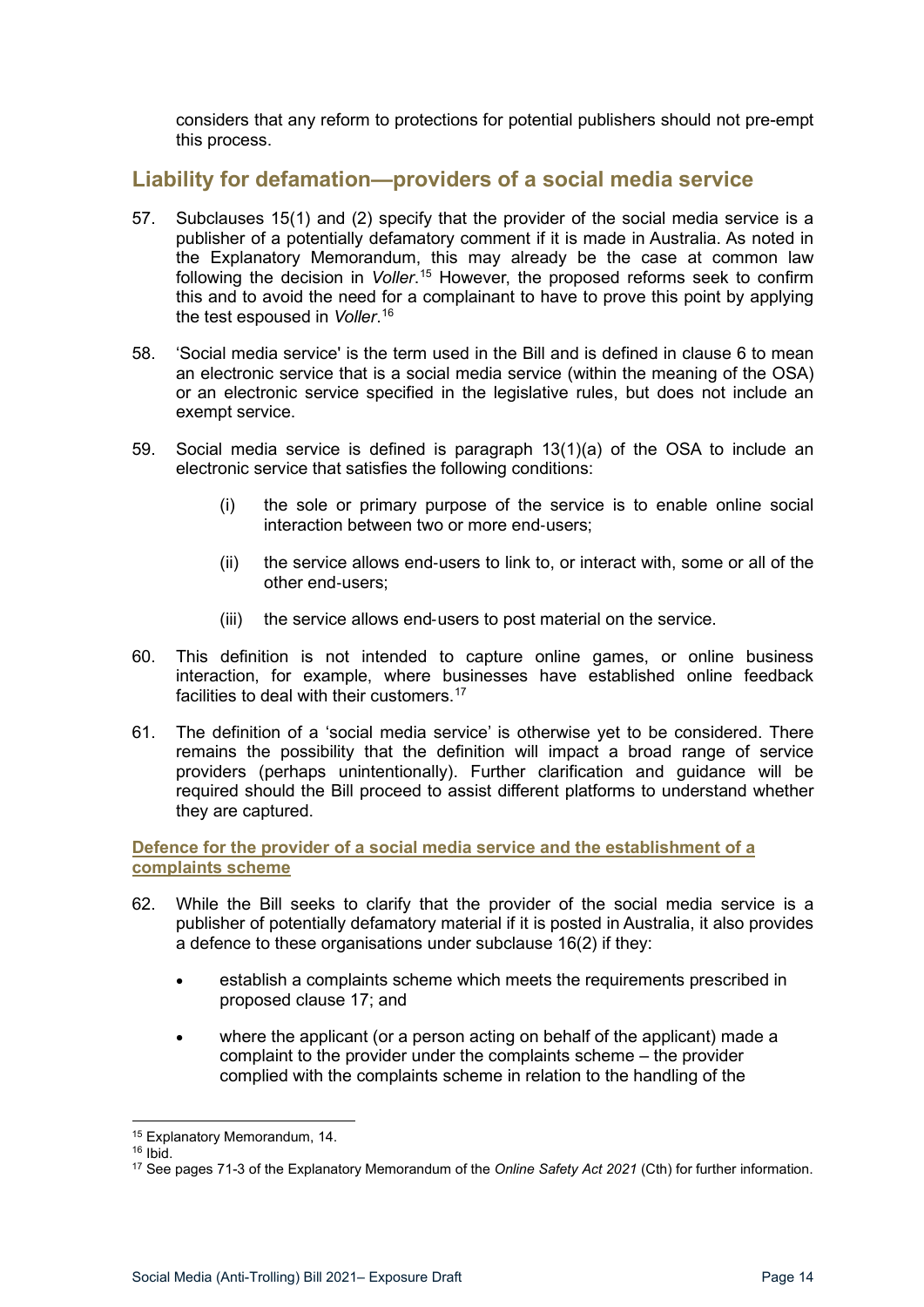complaint (including by disclosing the country location data of the commenter to the applicant); and

- any of the following conditions is satisfied:
	- where the applicant (or a person acting on behalf of the applicant) has made a complaint to the provider about the material, the applicant (or a person acting on behalf of the applicant) has requested the provider to disclose the relevant contact details of the poster;
	- in a case where an EIDO was made against the provider, or the nominated entity of the provider, the provider or nominated entity has disclosed the required information and has otherwise complied with the EIDO;
	- the applicant (or a person acting on behalf of the applicant) has not applied to a court for an EIDO; and
- at the time the material was posted, the social media service provider had established an Australian nominated entity satisfying the requirements set out in Part 4 of the Bill.
- 63. The Law Council has identified three critical issues with the design of the proposed safe harbour defence including:
	- (a) providing very little additional benefit to victims by removing incentives to monitor and address defamatory material;
	- (b) practical difficulties for social media providers in collecting the information necessary to avail themselves of the safe harbour defence; and
	- (c) likely increased censorship by social media providers.

These issues are discussed further below.

#### **Limited substantial benefit to applicants**

- 64. As noted above, clause 15 provides social media providers with access to a new defence on the condition that they offer and comply with the proposed complaints scheme. This is designed to assist victims of online defamation with pathways to seek redress from online wrongdoers. However, the Law Council is concerned that it may be of limited benefit to applicants in practice and, in fact, may reduce avenues for redress (such as having the social media provider remove material on its own judgment).
- 65. To access the safe-harbour defence, the social media provider is only mandated to inform the applicant of the location (Australia or not Australia) of the originator and to seek the consent of the originator to provide additional contact details. Where the originator refuses consent (the likely outcome in most circumstances), there appears to be no further recourse for the applicant other than through the courts (for example, by seeking and EIDO). There is also no real incentive for the social media provider to voluntarily assist the applicant as, having complied with the scheme, they cannot be liable in defamation. This is in contrast to the current situation whereby social media providers have an incentive to exercise their own judgment in determining whether to take down publications they receive a complaint about.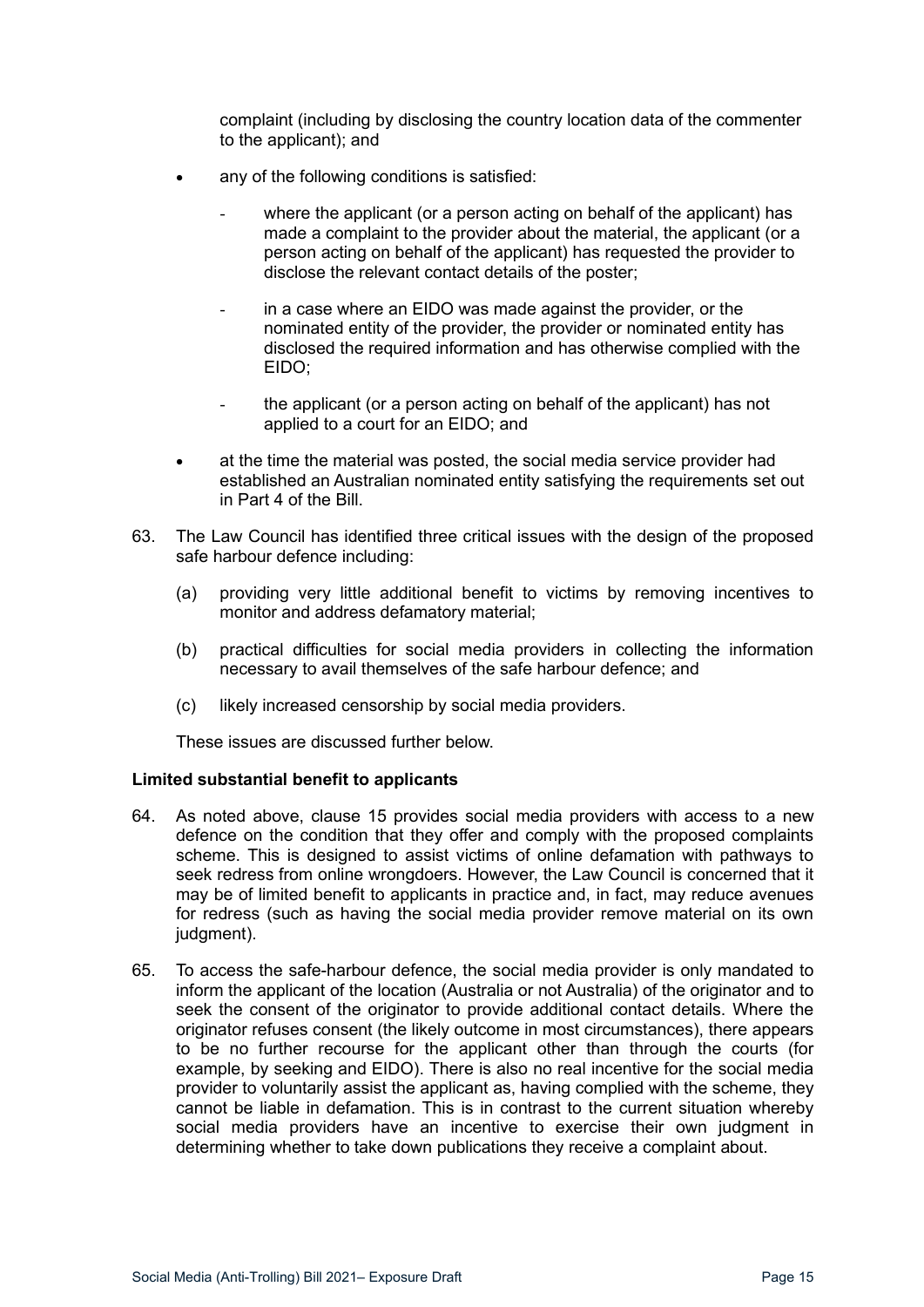66. The Law Council notes that preferrable models which place an onus on social media providers to remove material in certain circumstances are being considered as part of the Stage 2 Review.

#### <span id="page-15-0"></span>**Practical difficulties complying with the complaints scheme**

- 67. The Law Council notes that 'relevant contact details' is defined in clause 6 of the Bill to mean:
	- the name of the person or the name by which they are usually known;
	- an email address and phone number that can be used to contact the person; and
	- such other information as enabled by the legislative rules.
- 68. It is noted in the Explanatory Memorandum that the relevant contact details are 'intended to be such as is necessary to effect substituted service in an Australian court' and that '[f]ake or inaccurate details will not meet the definition'.<sup>[18](#page-15-1)</sup>
- 69. Therefore, the proposed 'safe harbour' defence outlined in the Bill will only be available to a social media service provider if the 'relevant contact details' and country location data are accurate and sufficient to allow the complainant to sue the commenter.
- 70. The Law Council notes that there are likely to be significant difficulties for social media service providers to adequately verify the identities of its users, including retrospectively. This is particularly the case given that there are already extensive numbers of existing social media accounts operating in Australia. The proposed reforms also create an incentive for end-users to provide false information in order to avoid potential liability. Further, the use of software (or other services) by commenters to obscure or alter their 'location' (such as through the use of a virtual private network) could allow commenters to avoid liability.
- 71. In a submission to this Inquiry, the eSafety Commissioner provided the following important information regarding the collection of contact information by social media platforms in the context of this Bill:

*Relevant contact details', for these purposes, are the commenter's name or the name by which they are usually known, phone number and email address. Details which turn out to be fake or inaccurate, and so do not allow the complainant to effectively commence proceedings against the commenter, will not meet the definition.* 

*Accessing the conditional defence will require a significant expansion of services' current practices for the collection and verification of Australian users' information. In eSafety's experience, there is little consistency in the type of basic subscriber information collected by services, and the quality of the data can vary significantly. For example, a person may provide an email address or mobile phone number at sign-up, but as these are not always routinely re-verified, the data may go out of date. Additionally, while temporary or 'throwaway' email addresses may be prohibited by platforms' terms of service, this is not enforced across the industry. In these circumstances, as the Bill is currently drafted, the* 

<span id="page-15-1"></span><sup>18</sup> Explanatory Memorandum, 12.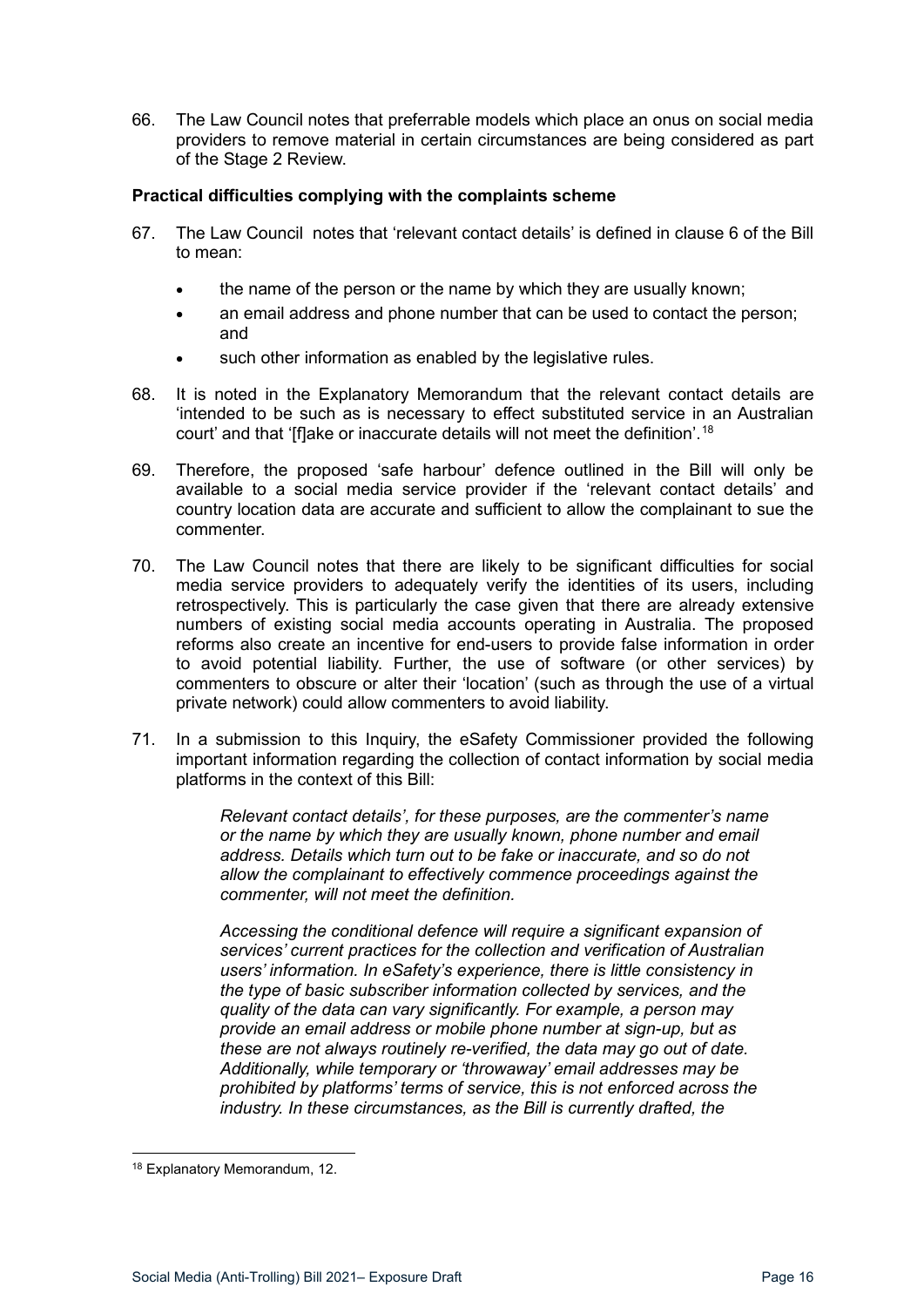*service may not be able to access the conditional defence from defamation liability.*

*…*

*It also appears to us that social media providers would be incentivised to take steps to retroactively collect and validate the relevant contact details for all of their existing Australian users, in case those users end up engaging in defamation in the future, if they wish to access the conditional defence from defamation liability. We believe some users may be hesitant to provide these details to services due to a lack of trust, and others may have difficulty complying – for example, low income users who may not have a static mobile phone number. We suggest there is benefit in considering a more targeted approach, involving the authentication or verification of those accounts which are identified as engaging in harmful behaviour, rather than all accounts*. [19](#page-16-3)

72. If the complaints scheme requirement and related safe harbour defence are unworkable in practice, it is likely that in many cases social media service providers will be left without recourse to any applicable defence.

#### <span id="page-16-0"></span>**Censorship**

73. While it was noted in above that the Bill may reduce the monitoring of social media content, difficulty in practice complying with the complaints scheme process (for example due to tight timeframes or difficulty verifying contact details of users) may also mean that social media providers seek alternatives (such as increased censorship) to limit the impact of the proposed reforms on their operations. The Law Council notes concern that a practical consequence of the Bill may be the increased censorship by social media providers.

#### <span id="page-16-1"></span>**Limiting defences available – comments on the Exposure Draft of the Bill**

74. In analysing the Exposure Draft of the Bill released by the Attorney-General's Department, the Law Council raised concern about the potential ability for applicants to severely limit the defences (including the safe harbour defence) available to social media service providers by avoiding the use of the complaints scheme. The Law Council is pleased that the revised drafting of the safe harbour defence (now subclause 16(2)) and the Explanatory Memorandum make it clearer that the defence will still be available to social media providers in the case that an applicant chooses not make a complaint to the provider, or makes a complaint to the provider but does not subsequently request the poster's relevant contact details under the complaints scheme. [20](#page-16-4)

#### <span id="page-16-2"></span>**Position on the safe harbour defence**

75. Potential safe harbour defences for internet intermediaries, including social media service providers, have been a significant focus of the ongoing Stage 2 Review. The Law Council considers that models being considered under the Stage 2 Review process, including models provided by the Law Council and the New South Wales

<span id="page-16-3"></span><sup>&</sup>lt;sup>19</sup> eSafety Commissioner, Submission no 53 to House Select Committee on Social Media and Online Safety, Parliament of Australia, *Inquiry into Social Media and Online Safety* (January 2022) 60.

<span id="page-16-4"></span><sup>20</sup> Explanatory Memorandum, 15-16.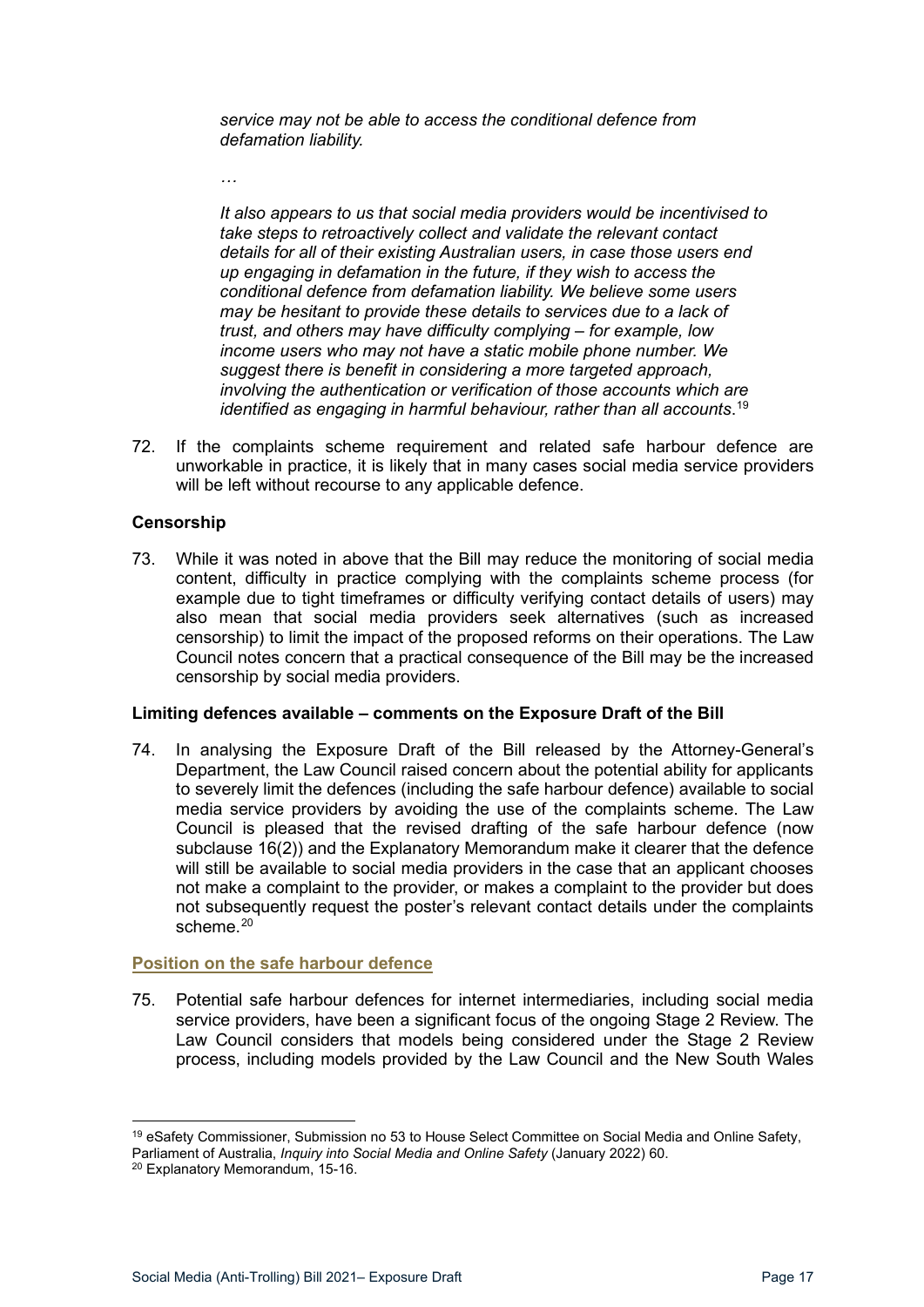Bar Association, $^{21}$  $^{21}$  $^{21}$  which apply more broadly beyond social media and more closely align with international models, are preferable to the process proposed in the Bill. The Law Council recommends that the proposed defence for social media services and related complaints process be reconsidered in the context of the ongoing Stage 2 Review.

# <span id="page-17-0"></span>End-user information disclosure orders

76. Clause 18 of the Bill establishes a framework specific to potentially defamatory material on social media services through which a prospective applicant can apply to a court for an EIDO that requires the provider of a social media service disclose the commenter's 'country location data' and, if the comment was made in Australia, the commenter's contact details,  $22$  to the applicant.

### <span id="page-17-1"></span>**Necessity of the new process**

- 77. Existing civil procedure rules enable a complainant to ascertain an originator's identity by way of preliminary (or pre-action) discovery, including where the entity holding that information is overseas.<sup>[23](#page-17-4)</sup> In fact, as identified in the Discussion Paper released as part of the Stage 2 Review, the current threshold in Australia for granting discovery orders to identify an originator is relatively low, compared to jurisdictions such as the United Kingdom and the United States.<sup>[24](#page-17-5)</sup> The current threshold, as demonstrated in *Kabbabe v Google LLC* [2020] FCA 126 (*Kabbabe*), requires that the applicant show that they wished to commence proceedings against the unknown originator (which in *Kabbabe* was the poster of a Google review) and that the internet intermediary 'may' have information which could identify the originator.<sup>[25](#page-17-6)</sup>
- 78. In fact, the existing preliminary discovery processes available in each jurisdiction are likely to be a more effective way to obtain information than seeking an EIDO. These processes allow a court to order the disclosure of *any evidentiary material*, which broadly includes anything the court deems relevant. Preliminary discovery also serves wide-ranging purposes, such as allowing the applicant to obtain information to decide whether a cause of action exists, against whom the claim lies, or formulate the claim properly.
- 79. It is unclear how the proposed process will provide additional utility from the preliminary discovery process which is already available to (and has been utilised by) prospective defamation plaintiffs in Australia who require information about the identity of a potential defendant.
- 80. There is also some practical uncertainty in the drafting of clause 19. Sub paragraphs 19(2)(e) and (f) make distinction between what can be sought, depending on the circumstances or extent of knowledge of the prospective applicant (that is, the

<span id="page-17-2"></span><sup>21</sup> See, Law Council of Australia, Submission to Attorneys-General, *Review of Model Defamation Provisions – Stage 2* (4 June 2021) Appendix 2; New South Wales Bar Association, Submission to Attorneys-General, *Review of Model Defamation Provisions – Stage 2* (31 May 2021) [53].

<span id="page-17-3"></span><sup>&</sup>lt;sup>22</sup> The 'relevant contact details' that a social media service will be required to provide, on the making of an 'end-user information disclosure order', consist of the commenter's name, (or 'the name by which the person is usually known'), email address, and phone number.

<span id="page-17-4"></span><sup>23</sup> See, eg, *Kukulka v Google LLC* [2020] FCA 1229; *Kabbabe v Google LLC* [2-2] FCA 126; *Musicki v Google LLC* [2021] FCA 1393; *Lin v Google* LLC [2021] FCA 1113.

<span id="page-17-5"></span><sup>24</sup> Attorneys-General, *Review of Model Defamation Provisions – Stage 2* (Discussion Paper, 31 March 2021) [3.238].

<span id="page-17-6"></span><sup>25</sup> *Kabbabe v Google LLC* [2020] FCA 126.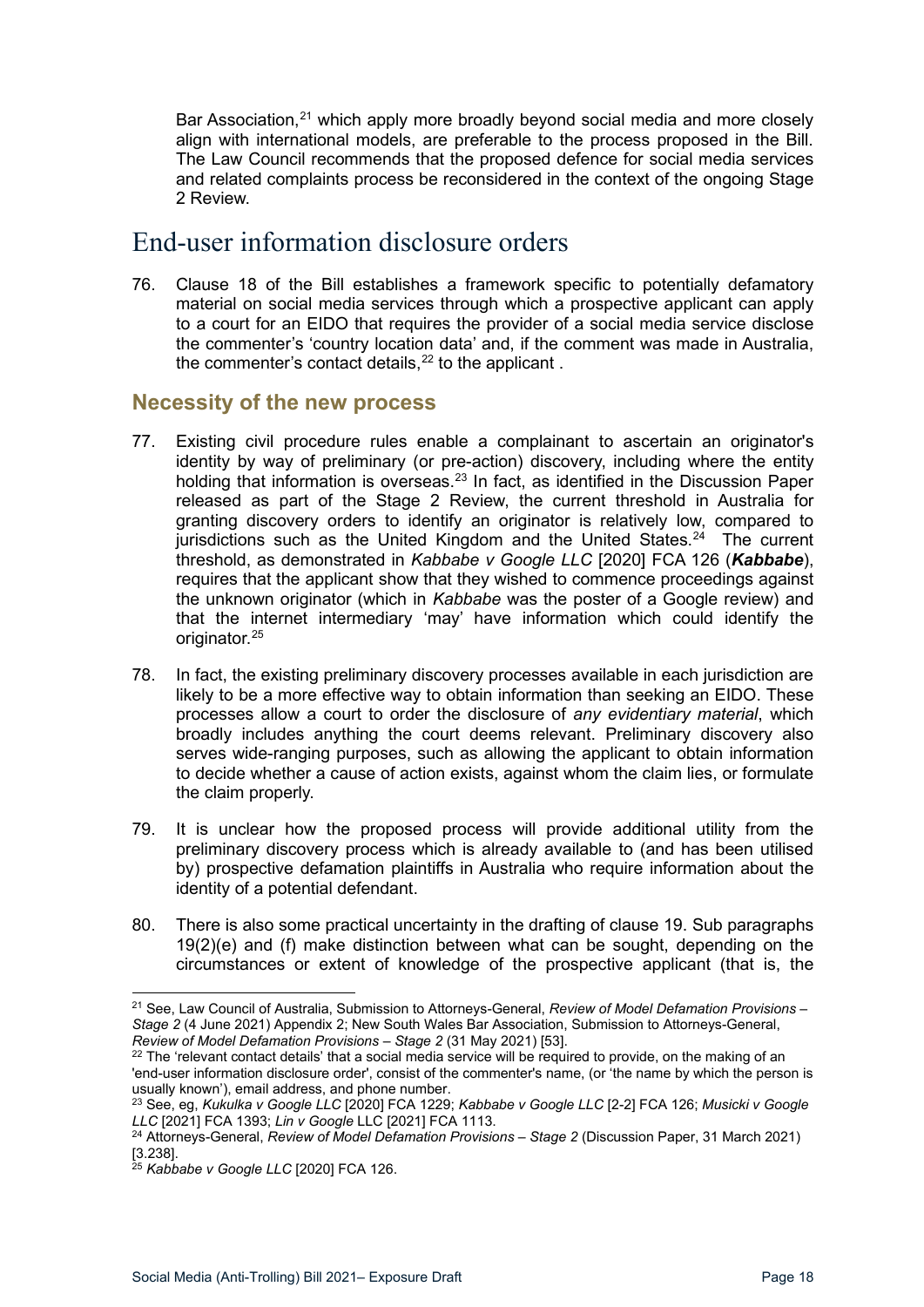prospective applicant must either be unable to ascertain the relevant contact details of the poster, unable to ascertain whether the material was posted in Australia, or reasonably believe that the material was posted in Australia). However, it is unclear how this works practically and whether the court can issue two separate orders at the same time. It appears that if a prospective applicant is unable to ascertain whether the material was posted in Australia, an order to disclose the country location data would be sought. Subsequently, the prospective applicant would have to seek a separate order for the relevant contact details of the poster. This presents an additional procedural step that may be counterproductive to the effective conduct of disputes.

# <span id="page-18-0"></span>**Public policy considerations**

- 81. The issue of identification of an underlying anonymous originator is a complicated and important one. Disclosure of such information should require the careful consideration of competing considerations, including among others:
	- (a) privacy rights;
	- (b) freedom of expression;
	- (c) personal safety (for example, risk of family violence);
	- (d) journalist source and whistle-blower protection; and
	- (e) other public interests of any matters disclosed.

Where material is posted anonymously, it is critical that the right of individuals to have their reputations protected is given due weight against some of the competing rights of the anonymous poster.

- 82. The Law Council is of the view that any amendments to the law which seek to provide for the identification of users by internet intermediaries without the user's consent should require a court to carefully consider and balance these factors. The end-user information disclosure order mechanism sought to be established under the Bill does not explicitly require this consideration.
- 83. Subclause 19(3) of the Bill allows the court to refuse to grant an order disclosing a commentator's contact details if the disclosure is likely to present a risk to the commenter's safety. While subclause 19(4) provides that subclause (3) does not limit the court's power to refuse to grant an EIDO.
- 84. Subclauses 19(3) and (4) are important to ensuring that the powers of a court are not limited in determining whether to grant an EIDO. The Explanatory Memorandum indicates that the key competing considerations raised above were in the mind of the drafters when drafting these provisions. $26$
- 85. In the Law Council's view, should the Bill proceed, clause 19 should be amended to explicitly require a court to give consideration to any factors in the interests of justice that might be relevant to the decision to make an EIDO. This could be achieved through a *non-exhaustive* list of factors to which the court *may* have regard.

<span id="page-18-1"></span><sup>26</sup> Explanatory Memorandum, 20-1.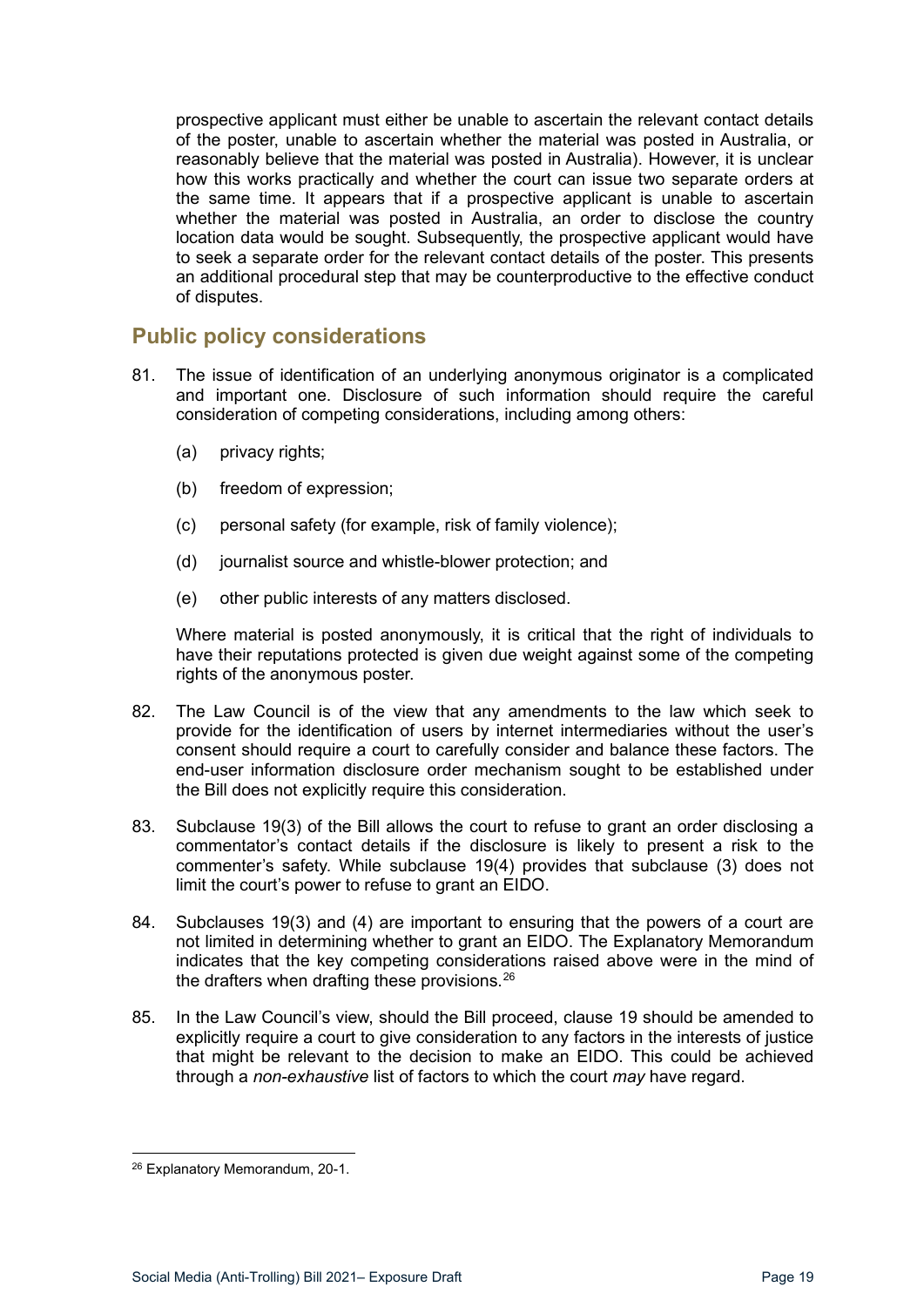86. It is worth noting, however, that the provider of the social media service holds the contact information and location data of the commenter, and it may be difficult for a court to properly consider the competing factors unless the commentator has an opportunity to respond or has knowledge that the order is being sought.

### <span id="page-19-0"></span>**Potential use for other purposes**

- 87. There appears to be no limitation as to what the prospective applicant can do with information granted through an EIDO. This leaves open the possibility of information gained through this process being used in a manner that may not be in the public interest.
- 88. The purpose for which the information is disclosed should be limited to the purpose of determining whether to initiate court proceedings. In the Law Council's view, any other use of the information should be expressly prohibited and subject to a penalty.

### <span id="page-19-1"></span>**Position on end-user information disclosure orders**

- 89. The Law Council notes that the issue of identification of an underlying anonymous originator has been an issue of much consideration as part of the Stage 2 Review process. The Law Council considers that models under consideration as part of this review more appropriately balance the value of anonymity online in certain circumstances, particularly, for example, through allowing people to report or express views in relation to matters of public concern, with the right of individuals to have their reputations protected.<sup>[27](#page-19-3)</sup>
- 90. Should the Australian Government, or indeed the state and territory governments, wish to alter or add to the mechanisms currently available to a complainant to seek disclosure of the identity of a user who posted defamatory material online, this should only occur following the completion of the Stage 2 Review.

# <span id="page-19-2"></span>Nominated entities

- 91. Clause 22 of the Bill requires a provider of a social media service, if it is a foreign body corporate and has at least 250,000 Australian account-holders (or is specified in the legislative rules), to have a nominated entity in Australia that will be able to discharge key obligations proposed to be created under the Bill.
- 92. The Law Council notes that the potential introduction of legislation which mandates that overseas entities effectively incorporate in Australia or face civil penalties with purported extra-territorial reach is a relatively novel proposal with potentially significant and wide-ranging implications beyond those issues considered in the Bill. Careful consideration of these aspects of the Bill are required.

<span id="page-19-3"></span><sup>&</sup>lt;sup>27</sup> In its submission in response to the Stage 2 Review Discussion Paper, the Law Council expressed support for the Canadian (Ontario) approach described in the Discussion Paper at paragraph 3.240: Law Council of Australia, Submission to Attorneys-General, *Review of Model Defamation Provisions – Stage 2* (4 June 2021) 5, 68. This test requires that the plaintiff take reasonable steps to identify the originator, and where there are not overriding privacy considerations, a 'Norwich Pharmacal' order may be granted where the public interest favouring disclosure outweighed the freedom of expression and privacy interests of the unknown alleged wrongdoer.